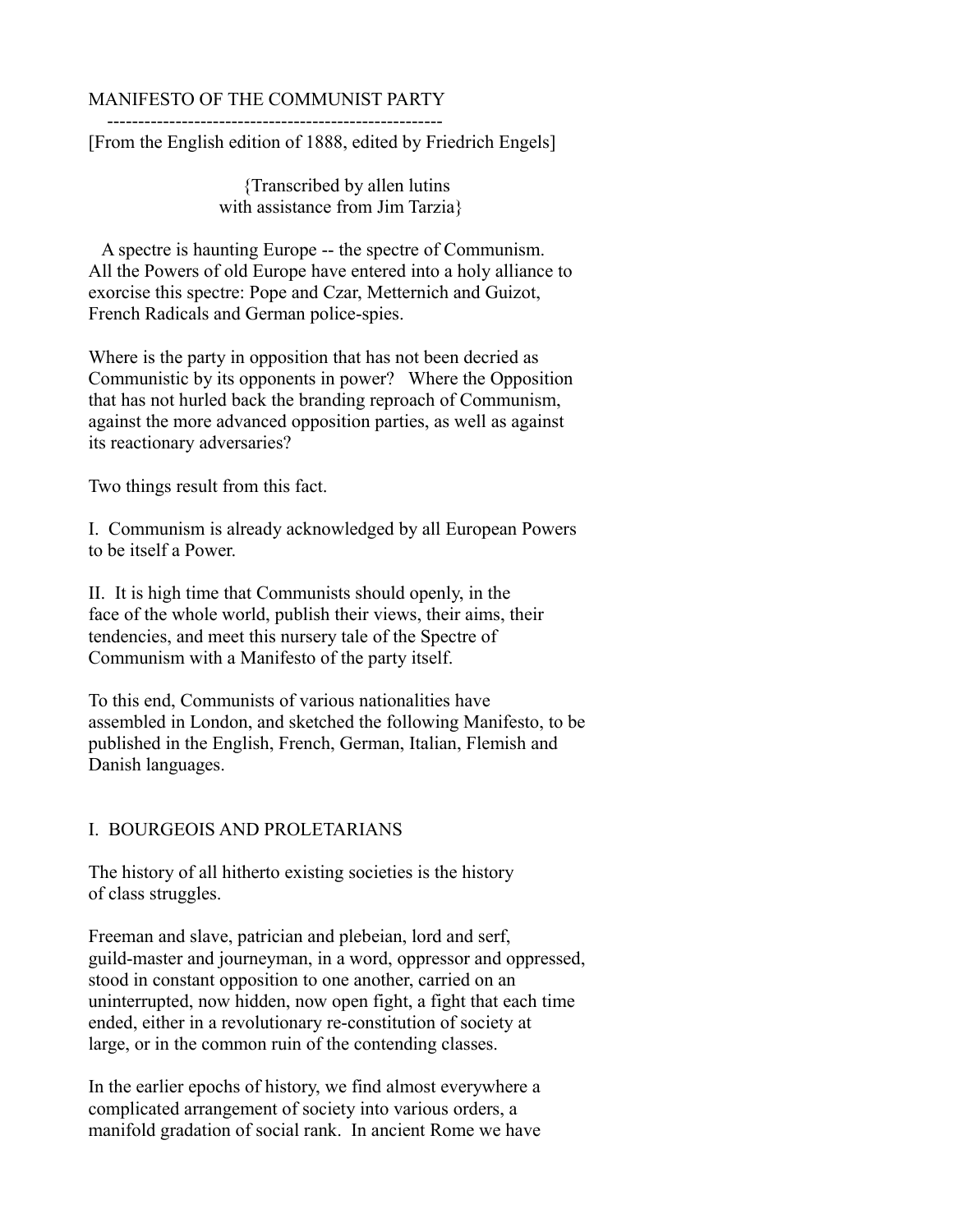patricians, knights, plebeians, slaves; in the Middle Ages, feudal lords, vassals, guild-masters, journeymen, apprentices, serfs; in almost all of these classes, again, subordinate gradations.

The modern bourgeois society that has sprouted from the ruins of feudal society has not done away with clash antagonisms. It has but established new classes, new conditions of oppression, new forms of struggle in place of the old ones. Our epoch, the epoch of the bourgeoisie, possesses, however, this distinctive feature: it has simplified the class antagonisms: Society as a whole is more and more splitting up into two great hostile camps, into two great classes, directly facing each other: Bourgeoisie and Proletariat.

From the serfs of the Middle Ages sprang the chartered burghers of the earliest towns. From these burgesses the first elements of the bourgeoisie were developed.

The discovery of America, the rounding of the Cape, opened up fresh ground for the rising bourgeoisie. The East-Indian and Chinese markets, the colonisation of America, trade with the colonies, the increase in the means of exchange and in commodities

generally, gave to commerce, to navigation, to industry, an impulse

never before known, and thereby, to the revolutionary element in the tottering feudal society, a rapid development.

The feudal system of industry, under which industrial production was monopolised by closed guilds, now no longer sufficed for the growing wants of the new markets. The manufacturing system took its place. The guild-masters were pushed on one side by the manufacturing middle class; division of labour between the different corporate guilds vanished in the face of division of labour in each single workshop.

Meantime the markets kept ever growing, the demand ever rising. Even manufacture no longer sufficed. Thereupon, steam and machinery revolutionised industrial production. The place of manufacture was taken by the giant, Modern Industry, the place of the industrial middle class, by industrial millionaires, the leaders of whole industrial armies, the modern bourgeois.

Modern industry has established the world-market, for which the discovery of America paved the way. This market has given an immense development to commerce, to navigation, to communication by land. This development has, in its time, reacted on the extension of industry; and in proportion as industry, commerce,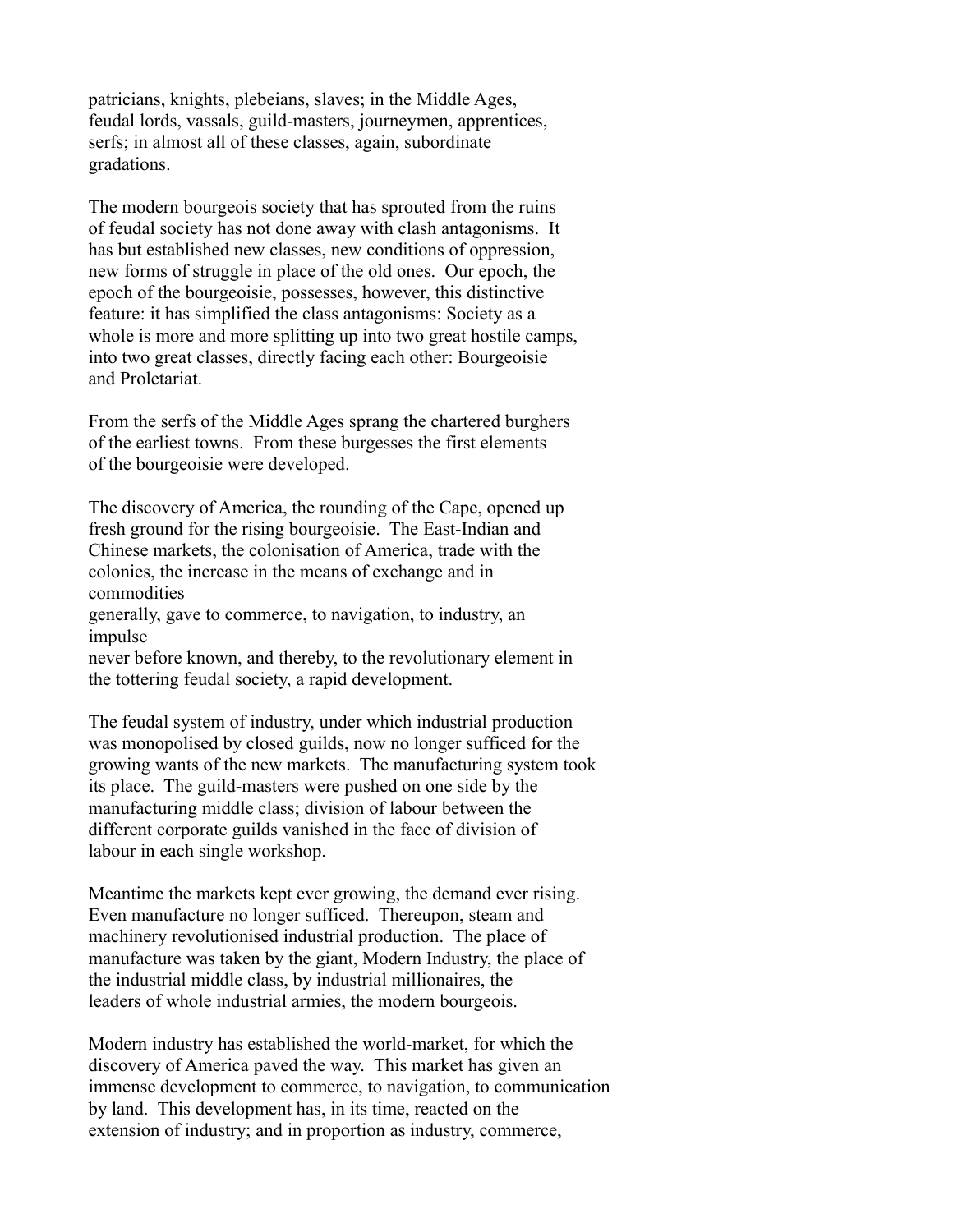navigation, railways extended, in the same proportion the bourgeoisie developed, increased its capital, and pushed into the background every class handed down from the Middle Ages.

We see, therefore, how the modern bourgeoisie is itself the product of a long course of development, of a series of revolutions in the modes of production and of exchange.

Each step in the development of the bourgeoisie was accompanied by a corresponding political advance of that class. An oppressed class under the sway of the feudal nobility, an armed and self-governing association in the mediaeval commune; here independent urban republic (as in Italy and Germany), there taxable "third estate" of the monarchy (as in France), afterwards, in the period of manufacture proper, serving either the semi-feudal or the absolute monarchy as a counterpoise against the nobility, and, in fact, corner-stone of the great monarchies in general, the bourgeoisie has at last, since the establishment of Modern Industry and of the world-market, conquered for itself, in the modern representative State, exclusive political sway. The executive of the modern State is but a committee for managing the common affairs of the whole bourgeoisie.

The bourgeoisie, historically, has played a most revolutionary part.

The bourgeoisie, wherever it has got the upper hand, has put an end to all feudal, patriarchal, idyllic relations. It has pitilessly torn asunder the motley feudal ties that bound man to his "natural superiors," and has left remaining no other nexus between man and man than naked self-interest, than callous "cash payment." It has drowned the most heavenly ecstasies of religious fervour, of chivalrous enthusiasm, of philistine sentimentalism, in the icy water of egotistical calculation. It has resolved personal worth into exchange value. And in place of the numberless and feasible chartered freedoms, has set up that single, unconscionable freedom -- Free Trade. In one word, for exploitation, veiled by religious and political illusions, naked, shameless, direct, brutal exploitation.

The bourgeoisie has stripped of its halo every occupation hitherto honoured and looked up to with reverent awe. It has converted the physician, the lawyer, the priest, the poet, the man of science, into its paid wage labourers.

The bourgeoisie has torn away from the family its sentimental veil,

and has reduced the family relation to a mere money relation.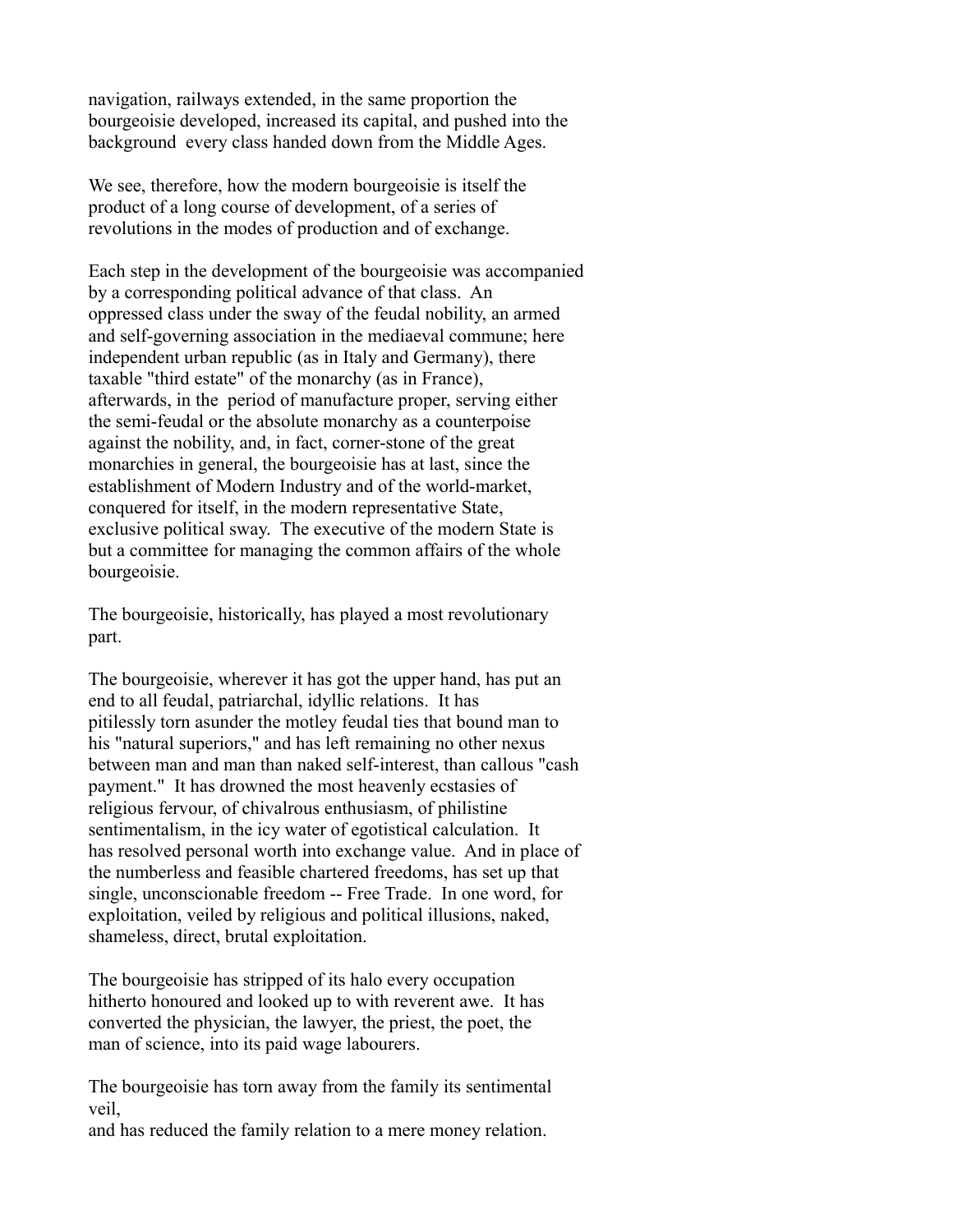The bourgeoisie has disclosed how it came to pass that the brutal display of vigour in the Middle Ages, which Reactionists so much admire, found its fitting complement in the most slothful indolence. It has been the first to show what man's activity can bring about. It has accomplished wonders far surpassing Egyptian pyramids, Roman aqueducts, and Gothic cathedrals; it has conducted expeditions that put in the shade all former Exoduses of nations and crusades.

The bourgeoisie cannot exist without constantly revolutionising the instruments of production, and thereby the relations of production, and with them the whole relations of society. Conservation of the old modes of production in unaltered form, was, on the contrary, the first condition of existence for all earlier industrial classes. Constant revolutionising of production, uninterrupted disturbance of all social conditions, everlasting uncertainty and agitation distinguish the bourgeois epoch from all earlier ones. All fixed, fast-frozen relations, with their train of ancient and venerable prejudices and opinions,

are swept away, all new-formed ones become antiquated before they can ossify. All that is solid melts into air, all that is holy is profaned, and man is at last compelled to face with sober senses,

his real conditions of life, and his relations with his kind.

The need of a constantly expanding market for its products chases the bourgeoisie over the whole surface of the globe. It must nestle

everywhere, settle everywhere, establish connexions everywhere.

The bourgeoisie has through its exploitation of the world-market given a cosmopolitan character to production and consumption in every country. To the great chagrin of Reactionists, it has drawn from under the feet of industry the national ground on which it stood. All old-established national industries have been destroyed or are daily being destroyed. They are dislodged by new industries, whose introduction becomes a life and death question for all civilised nations, by industries that no longer work up indigenous raw material, but raw material drawn from the remotest zones; industries whose products are consumed, not only at home, but in every quarter of the globe. In place of the old wants, satisfied by the productions of the country, we find new wants, requiring for their satisfaction the products of distant lands and climes. In place of the old local and national seclusion and self-sufficiency, we have intercourse in every direction, universal inter-dependence of nations. And as in material, so also in intellectual production. The intellectual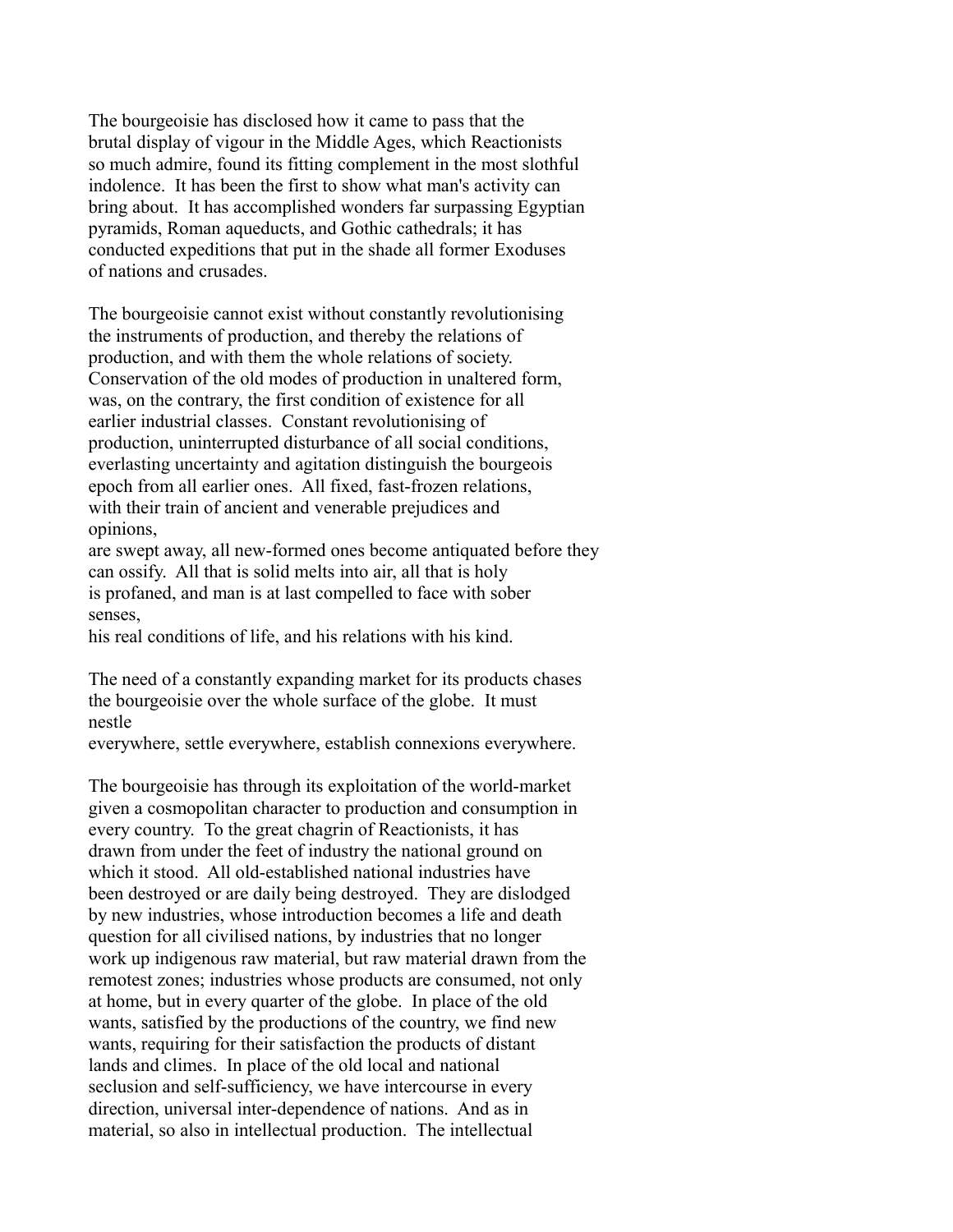creations of individual nations become common property. National one-sidedness and narrow-mindedness become more and more impossible, and from the numerous national and local literatures, there arises a world literature.

The bourgeoisie, by the rapid improvement of all instruments of production, by the immensely facilitated means of communication, draws all, even the most barbarian, nations into civilisation.

The cheap prices of its commodities are the heavy artillery with which it batters down all Chinese walls, with which it forces the barbarians' intensely obstinate hatred of foreigners to capitulate. It compels all nations, on pain of extinction, to adopt the bourgeois mode of production; it compels them to introduce what it calls civilisation into their midst, i.e., to become bourgeois themselves. In one word, it creates a world after its own image.

The bourgeoisie has subjected the country to the rule of the towns. It has created enormous cities, has greatly increased the urban population as compared with the rural, and has thus rescued a considerable part of the population from the idiocy of rural life. Just as it has made the country dependent on the towns, so it has made barbarian and semi-barbarian countries dependent on the civilised ones, nations of peasants on nations of bourgeois, the East on the West.

The bourgeoisie keeps more and more doing away with the scattered state of the population, of the means of production, and of property. It has agglomerated production, and has concentrated property in a few hands. The necessary consequence of this was political centralisation. Independent, or but loosely connected provinces, with separate interests, laws, governments and systems of taxation, became lumped together into one nation, with one government, one code of laws, one national class-interest, one frontier and one customs-tariff. The bourgeoisie, during its rule of scarce one hundred years, has created more massive and more colossal productive forces than have all preceding generations together. Subjection of Nature's forces to man, machinery, application of chemistry to industry and agriculture, steam-navigation, railways, electric telegraphs, clearing of whole continents for cultivation, canalisation of rivers, whole populations conjured out of the ground -- what earlier century had even a presentiment that such productive forces slumbered in the lap of social labour?

We see then: the means of production and of exchange, on whose foundation the bourgeoisie built itself up, were generated in feudal society. At a certain stage in the development of these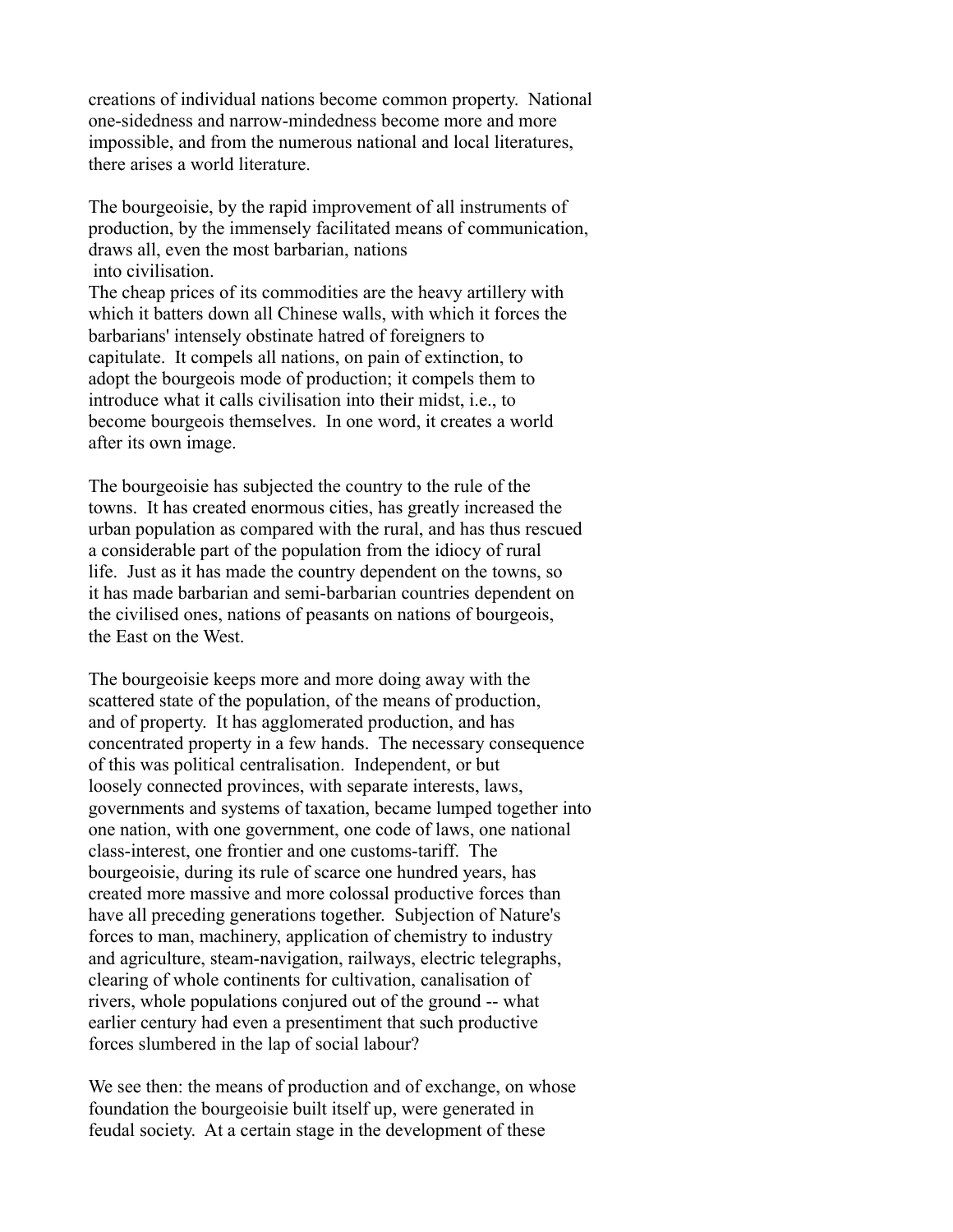means of production and of exchange, the conditions under which feudal society produced and exchanged, the feudal organisation of agriculture and manufacturing industry, in one word, the feudal relations of property became no longer compatible with the already developed productive forces; they became so many fetters. They had to be burst asunder; they were burst asunder.

Into their place stepped free competition, accompanied by a social and political constitution adapted to it, and by the economical and political sway of the bourgeois class.

A similar movement is going on before our own eyes. Modern bourgeois society with its relations of production, of exchange and of property, a society that has conjured up such gigantic means of production and of exchange, is like the sorcerer, who is no longer able to control the powers of the nether world whom he has called up by his spells. For many a decade past the history of industry and commerce is but the history of the revolt of modern productive forces against modern conditions of production, against the property relations that are the conditions for the existence of the bourgeoisie and of its rule. It is enough to mention the commercial crises that by their periodical return put on its trial, each time more threateningly, the existence of the entire bourgeois society. In these crises a great part not only of the existing products, but also of the previously created productive forces, are periodically destroyed. In these crises there breaks out an epidemic that, in all earlier epochs, would have seemed an absurdity -- the epidemic of over-production. Society suddenly finds itself put back into a state of momentary barbarism; it appears as if a famine, a universal war of devastation had cut off the supply of every means of subsistence; industry and commerce seem to be destroyed; and why? Because there is too much civilisation, too much means of subsistence, too much industry, too much commerce. The productive forces at the disposal of society no longer tend to further the development of the conditions of bourgeois property; on the contrary, they have become too powerful for these conditions, by which they are fettered, and so soon as they overcome these fetters, they bring disorder into the whole of bourgeois society, endanger the existence of bourgeois property. The conditions of bourgeois society are too narrow to comprise the wealth created by them. And how does the bourgeoisie get over these crises? On the one hand inforced destruction of a mass of productive forces; on the other, by the conquest of new markets, and by the more thorough exploitation of the old ones. That is to say, by paving the way for more extensive and more destructive crises, and by diminishing the means whereby crises are prevented.

The weapons with which the bourgeoisie felled feudalism to the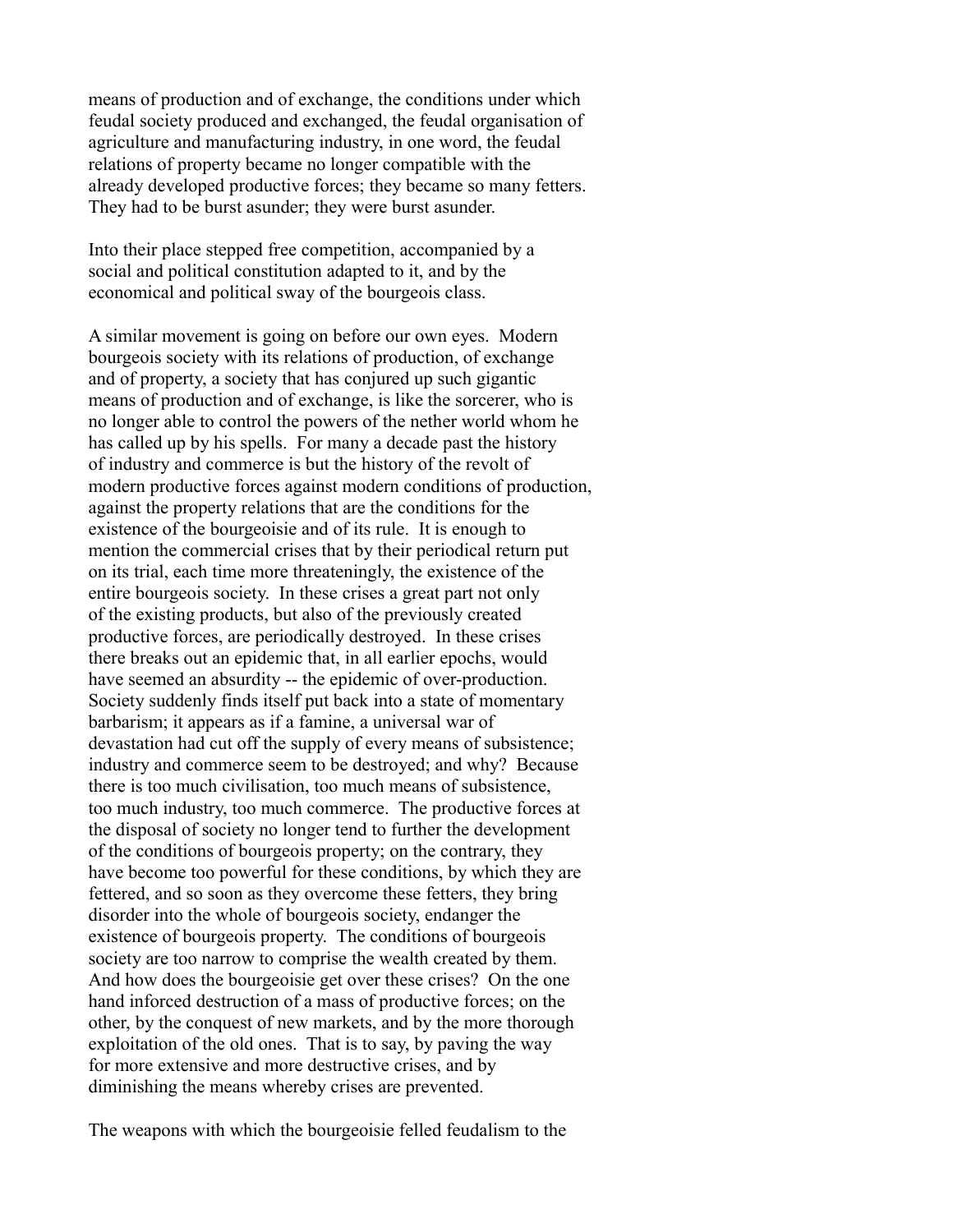ground are now turned against the bourgeoisie itself.

But not only has the bourgeoisie forged the weapons that bring death to itself; it has also called into existence the men who are to wield those weapons -- the modern working class -- the proletarians.

In proportion as the bourgeoisie, i.e., capital, is developed, in the same proportion is the proletariat, the modern working class, developed -- a class of labourers, who live only so long as they find work, and who find work only so long as their labour increases capital. These labourers, who must sell themselves piece-meal, are a commodity, like every other article of commerce, and are consequently exposed to all the vicissitudes of competition, to all the fluctuations of the market.

Owing to the extensive use of machinery and to division of labour, the work of the proletarians has lost all individual character, and consequently, all charm for the workman. He becomes an appendage of the machine, and it is only the most simple, most monotonous, and most easily acquired knack, that is required of him. Hence, the cost of production of a workman is restricted, almost entirely, to the means of subsistence that he requires for his maintenance, and for the propagation of his race. But the price of a commodity, and therefore also of labour, is equal to its cost of production. In proportion therefore, as the repulsiveness of the work increases, the wage decreases. Nay more, in proportion as the use of machinery and division of labour increases, in the same proportion the burden of toil also increases, whether by prolongation of the working hours, by increase of the work exacted in a given time or by increased speed of the machinery, etc.

Modern industry has converted the little workshop of the patriarchal master into the great factory of the industrial capitalist. Masses of labourers, crowded into the factory, are organised like soldiers. As privates of the industrial army they are placed under the command of a perfect hierarchy of officers and sergeants. Not only are they slaves of the bourgeois class, and of the bourgeois State; they are daily and hourly enslaved by the machine, by the over-looker, and, above all, by the individual bourgeois manufacturer himself. The more openly this despotism proclaims gain to be its end and aim, the more petty, the more hateful and the more embittering it is.

The less the skill and exertion of strength implied in manual labour, in other words, the more modern industry becomes developed,

the more is the labour of men superseded by that of women.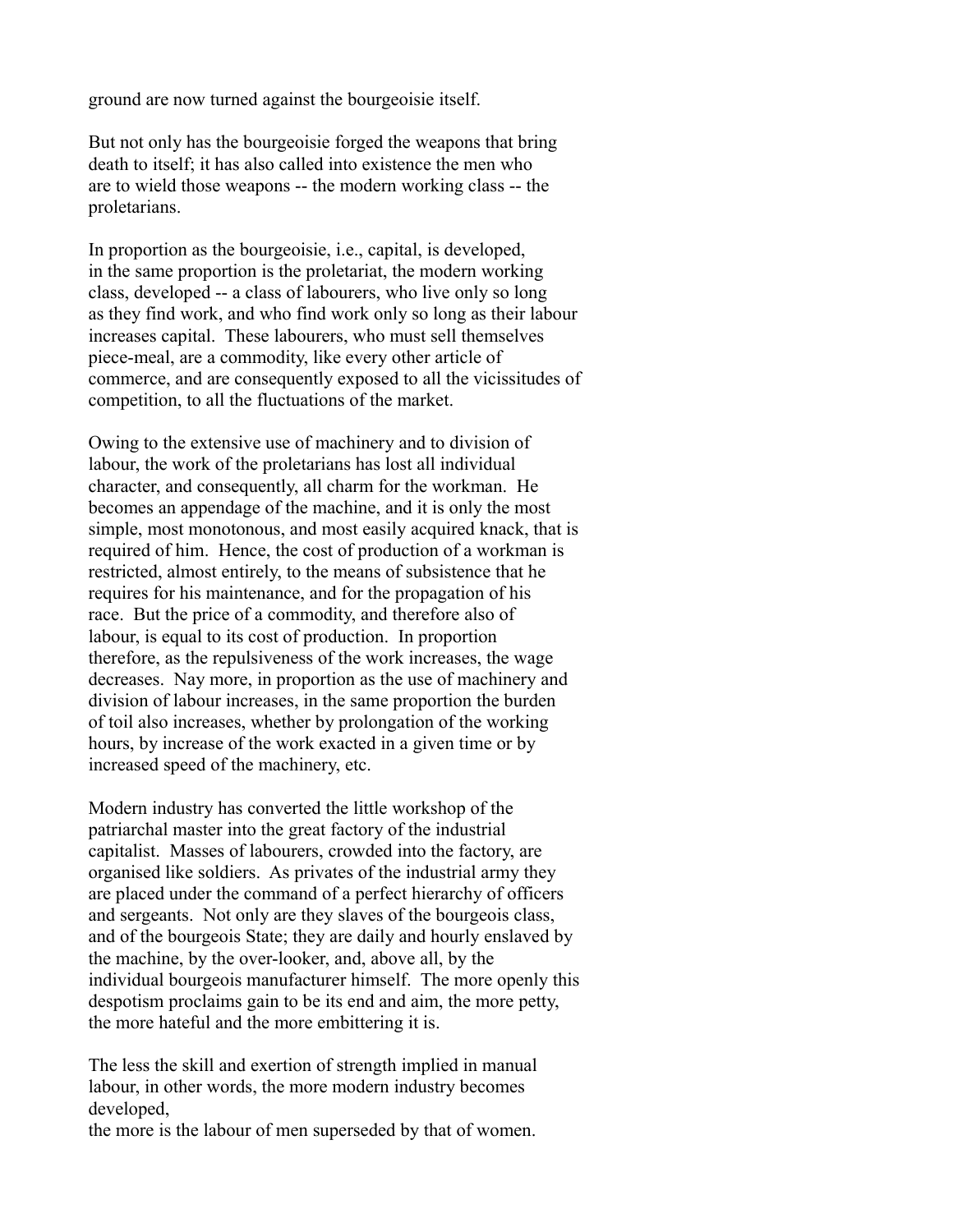Differences of age and sex have no longer any distinctive social validity for the working class. All are instruments of labour, more or less expensive to use, according to their age and sex.

No sooner is the exploitation of the labourer by the manufacturer,

so far, at an end, that he receives his wages in cash, than he is set upon by the other portions of the bourgeoisie, the landlord, the shopkeeper, the pawnbroker, etc.

The lower strata of the middle class -- the small tradespeople, shopkeepers, retired tradesmen generally, the handicraftsmen and peasants -- all these sink gradually into the proletariat, partly because their diminutive capital does not suffice for the scale on which Modern Industry is carried on, and is swamped in the competition with the large capitalists, partly because their specialized skill is rendered worthless by the new methods of production. Thus the proletariat is recruited from all classes of the population.

The proletariat goes through various stages of development. With its birth begins its struggle with the bourgeoisie. At first the contest is carried on by individual labourers, then by the workpeople of a factory, then by the operatives of one trade, in one locality, against the individual bourgeois who directly exploits them. They direct their attacks not against the bourgeois conditions of production, but against the instruments of production themselves; they destroy imported wares that compete with their labour, they smash to pieces machinery, they set factories ablaze, they seek to restore by force the vanished status of the workman of the Middle Ages.

At this stage the labourers still form an incoherent mass scattered over the whole country, and broken up by their mutual competition. If anywhere they unite to form more compact bodies, this is not yet the consequence of their own active union, but of the union of the bourgeoisie, which class, in order to attain its own political ends, is compelled to set the whole proletariat in motion, and is moreover yet, for a time, able to do so. At this stage, therefore, the proletarians do not fight their enemies, but the enemies of their enemies, the remnants of absolute monarchy,

 the landowners, the non-industrial bourgeois, the petty bourgeoisie. Thus the whole historical movement is concentrated in the hands of the bourgeoisie; every victory so obtained is a victory for the bourgeoisie.

But with the development of industry the proletariat not only increases in number; it becomes concentrated in greater masses,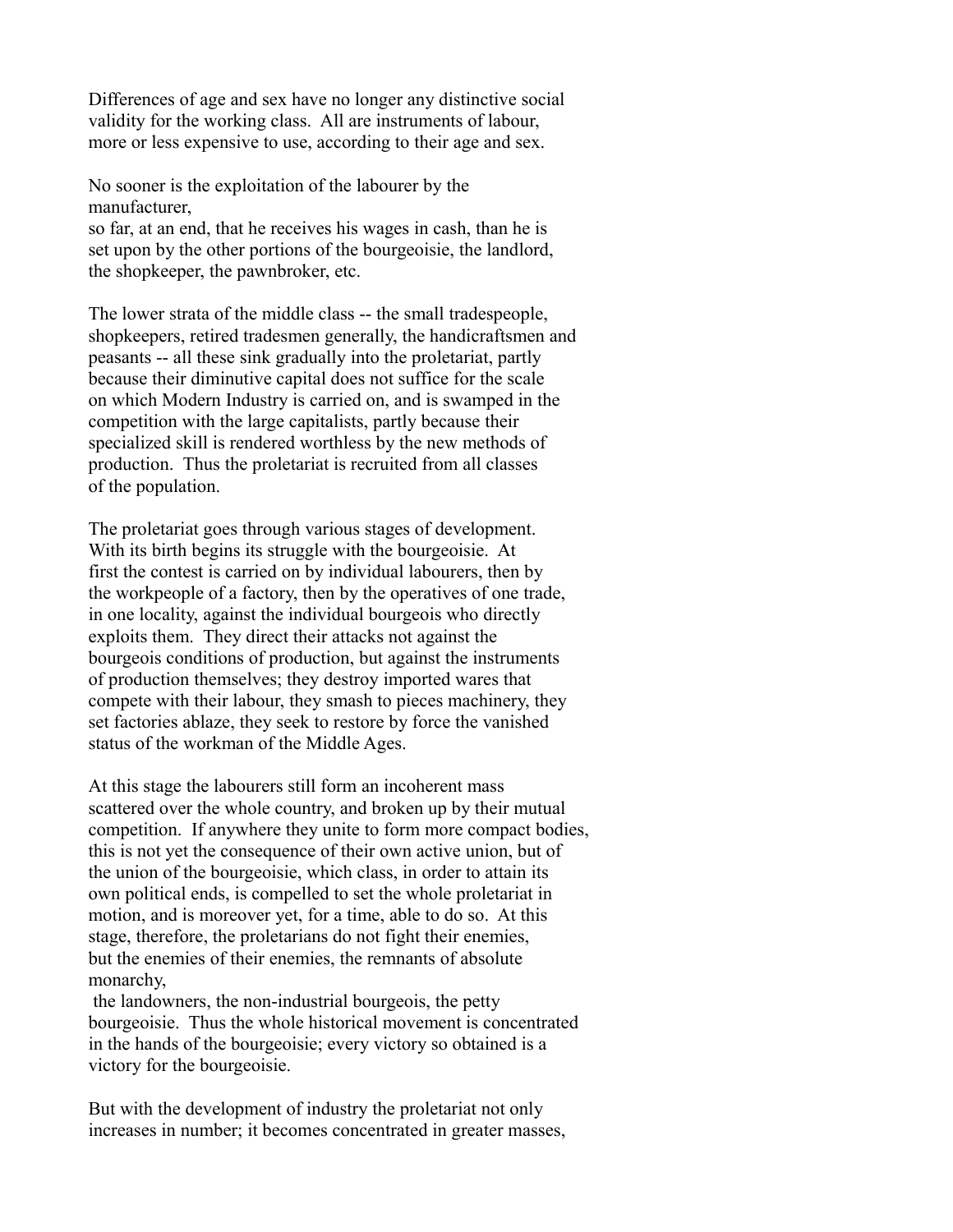its strength grows, and it feels that strength more. The various interests and conditions of life within the ranks of the proletariat are more and more equalised, in proportion as machinery obliterates all distinctions of labour, and nearly everywhere reduces wages to the same low level. The growing competition among the bourgeois, and the resulting commercial crises, make the wages of the workers ever more fluctuating. The unceasing improvement of machinery, ever more rapidly developing, makes their livelihood more and more precarious; the collisions between individual workmen and individual bourgeois take more and more the character of collisions between two classes. Thereupon the workers begin to form combinations (Trades Unions) against the bourgeois; they club together in order to keep up the rate of wages; they found permanent associations in order to make provision beforehand for these occasional revolts. Here and there the contest breaks out into riots.

Now and then the workers are victorious, but only for a time. The real fruit of their battles lies, not in the immediate result, but in the ever-expanding union of the workers. This union is helped on by the improved means of communication that are created by modern industry and that place the workers of different localities in contact with one another. It was just this contact that was needed to centralise the numerous local struggles, all of the same character, into one national struggle between classes. But every class struggle is a political struggle. And that union, to attain which the burghers of the Middle Ages, with their miserable highways, required centuries, the modern proletarians, thanks to railways, achieve in a few years.

This organisation of the proletarians into a class, and consequently into a political party, is continually being upset again by the competition between the workers themselves. But it ever rises up again, stronger, firmer, mightier. It compels legislative recognition of particular interests of the workers, by taking advantage of the divisions among the bourgeoisie itself. Thus the ten-hours' bill in England was carried.

Altogether collisions between the classes of the old society further, in many ways, the course of development of the proletariat.

The bourgeoisie finds itself involved in a constant battle. At first with the aristocracy; later on, with those portions of the bourgeoisie itself, whose interests have become antagonistic

to the progress of industry; at all times, with the bourgeoisie of foreign countries. In all these battles it sees itself compelled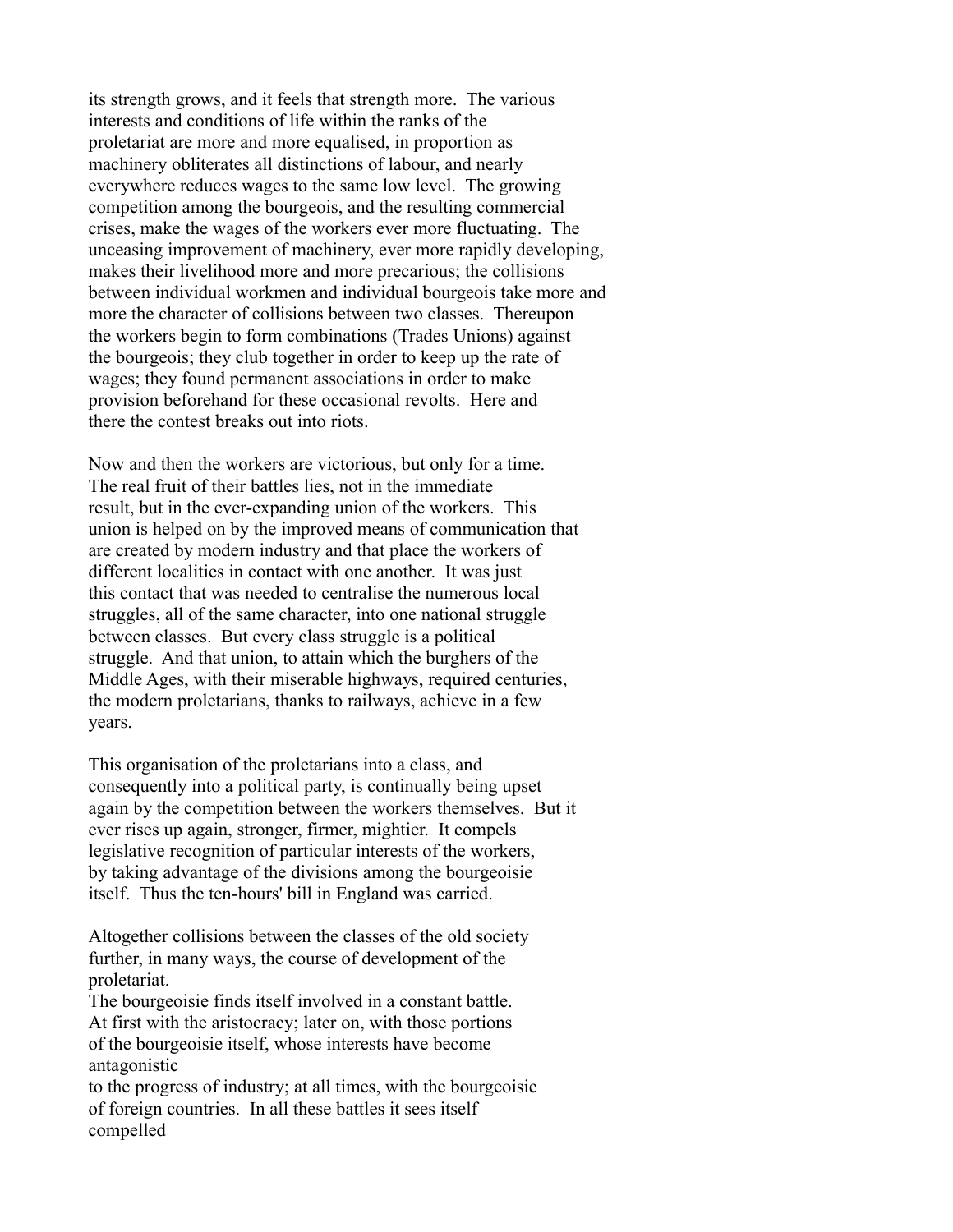to appeal to the proletariat, to ask for its help, and thus, to drag

it into the political arena. The bourgeoisie itself, therefore, supplies the proletariat with its own instruments of political and general education, in other words, it furnishes the proletariat

with weapons for fighting the bourgeoisie.

Further, as we have already seen, entire sections of the ruling classes are, by the advance of industry, precipitated into the proletariat, or are at least threatened in their conditions of existence. These also supply the proletariat with fresh elements of enlightenment and progress.

Finally, in times when the class struggle nears the decisive hour, the process of dissolution going on within the ruling class, in fact within the whole range of society, assumes such a violent, glaring character, that a small section of the ruling class cuts itself adrift, and joins the revolutionary class, the class that holds the future in its hands. Just as, therefore, at an earlier period, a section of the nobility went over to the bourgeoisie, so now a portion of the bourgeoisie goes over to the proletariat, and in particular, a portion of the bourgeois ideologists, who have raised themselves to the level of comprehending theoretically the historical movement as a whole.

Of all the classes that stand face to face with the bourgeoisie today, the proletariat alone is a really revolutionary class. The other classes decay and finally disappear in the face of Modern Industry; the proletariat is its special and essential product. The lower middle class, the small manufacturer, the shopkeeper, the artisan, the peasant, all these fight against the bourgeoisie, to save from extinction their existence as fractions of the middle class. They are therefore not revolutionary, but conservative. Nay more, they are reactionary, for they try to roll back the wheel of history. If by chance they are revolutionary, they are so only in view of their impending transfer into the proletariat, they thus defend not their present, but their future interests, they desert their own standpoint to place themselves at that of the proletariat.

The "dangerous class," the social scum, that passively rotting mass thrown off by the lowest layers of old society, may, here and there, be swept into the movement by a proletarian revolution; its conditions of life, however, prepare it far more for the part of a bribed tool of reactionary intrigue.

In the conditions of the proletariat, those of old society at large are already virtually swamped. The proletarian is without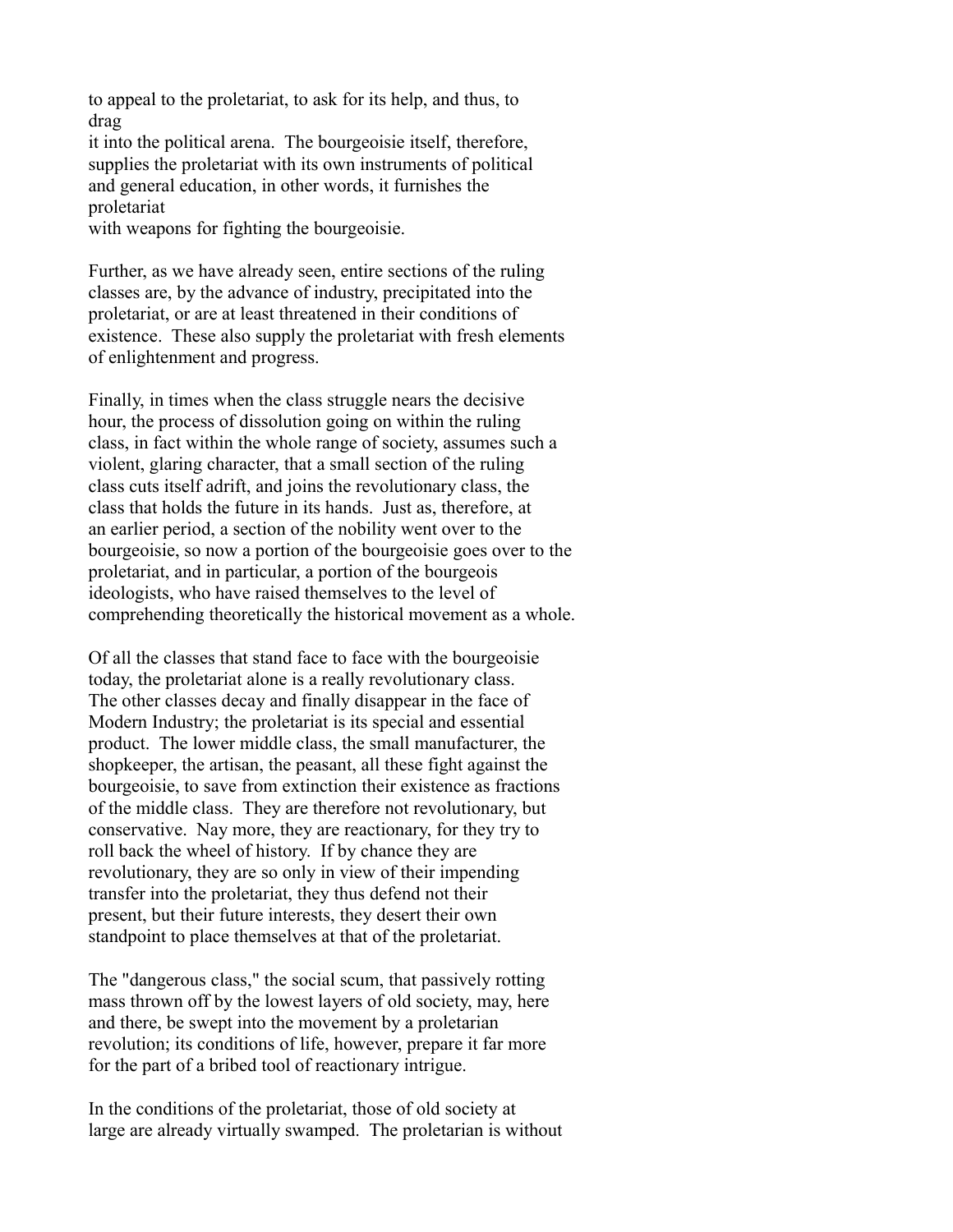property; his relation to his wife and children has no longer anything in common with the bourgeois family-relations; modern industrial labour, modern subjection to capital, the same in England as in France, in America as in Germany, has stripped him of every trace of national character. Law, morality, religion, are to him so many bourgeois prejudices, behind which lurk in ambush just as many bourgeois interests.

All the preceding classes that got the upper hand, sought to fortify their already acquired status by subjecting society at large to their conditions of appropriation. The proletarians cannot become masters of the productive forces of society, except by abolishing their own previous mode of appropriation, and thereby also every other previous mode of appropriation. They have nothing of their own to secure and to fortify; their mission is to destroy all previous securities for, and insurances of, individual property.

All previous historical movements were movements of minorities, or in the interests of minorities. The proletarian movement is the self-conscious, independent movement of the immense majority, in the interests of the immense majority. The proletariat, the lowest stratum of our present society, cannot stir, cannot raise itself up, without the whole superincumbent strata of official society being sprung into the air.

Though not in substance, yet in form, the struggle of the proletariat with the bourgeoisie is at first a national struggle. The proletariat of each country must, of course, first of all settle matters with its own bourgeoisie.

In depicting the most general phases of the development of the proletariat, we traced the more or less veiled civil war, raging within existing society, up to the point where that war breaks out into open revolution, and where the violent overthrow of the bourgeoisie lays the foundation for the sway of the proletariat.

Hitherto, every form of society has been based, as we have already seen, on the antagonism of oppressing and oppressed classes. But in order to oppress a class, certain conditions must be assured to it under which it can, at least, continue its slavish existence. The serf, in the period of serfdom, raised himself to membership in the commune, just as the petty bourgeois, under the yoke of feudal absolutism, managed to develop into a bourgeois. The modern laborer, on the contrary, instead of rising with the progress of industry, sinks deeper and deeper below the conditions of existence of his own class. He becomes a pauper, and pauperism develops more rapidly than population and wealth. And here it becomes evident, that the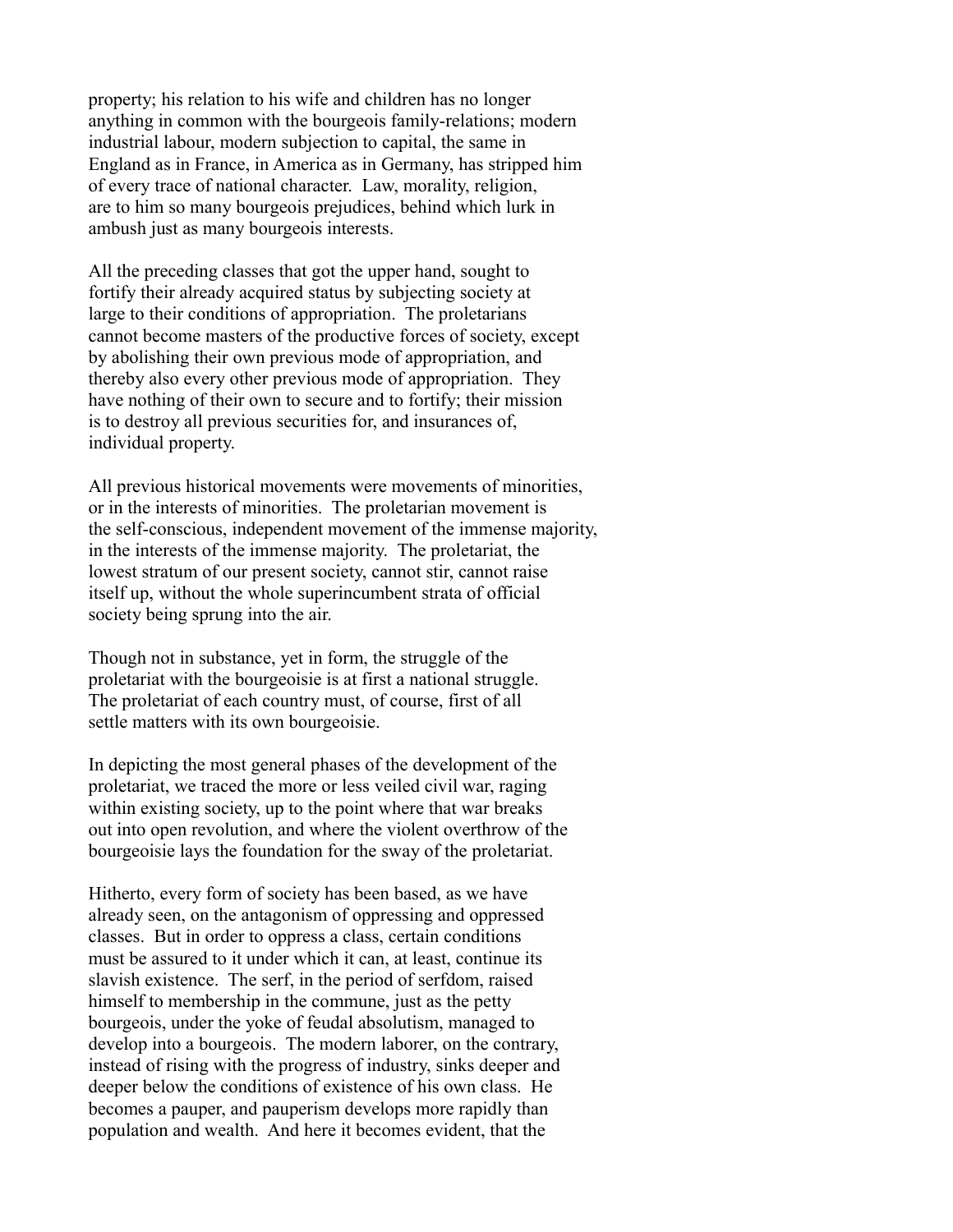bourgeoisie is unfit any longer to be the ruling class in society, and to impose its conditions of existence upon society as an over-riding law. It is unfit to rule because it is incompetent to assure an existence to its slave within his slavery, because it cannot help letting him sink into such a state, that it has to feed him, instead of being fed by him. Society can no longer live under this bourgeoisie, in other words, its existence is no longer compatible with society.

The essential condition for the existence, and for the sway of the bourgeois class, is the formation and augmentation of capital; the condition for capital is wage-labour. Wage-labour rests exclusively on competition between the laborers. The advance of industry, whose involuntary promoter is the bourgeoisie, replaces the isolation of the labourers, due to competition, by their revolutionary combination, due to association. The development of Modern Industry, therefore, cuts from under its feet the very foundation on which the bourgeoisie produces and appropriates products. What the bourgeoisie, therefore, produces, above all, is its own grave-diggers. Its fall and the victory of the proletariat are equally inevitable.

## II. PROLETARIANS AND COMMUNISTS

In what relation do the Communists stand to the proletarians as a whole?

The Communists do not form a separate party opposed to other working-class parties.

They have no interests separate and apart from those of the proletariat as a whole.

They do not set up any sectarian principles of their own, by which to shape and mould the proletarian movement.

The Communists are distinguished from the other working-class parties is only: (1) In the national struggles of the

proletarians of the different countries, they point out and bring to the front the common interests of entire proletariat, independently of nationality. (2) In the various stages of development which the struggle of the working class against the bourgeoisie has to pass through, they always and everywhere represent the interests of the movement as a whole.

The Communists, therefore, are on the one hand, practically, the most advanced and resolute section of the working-class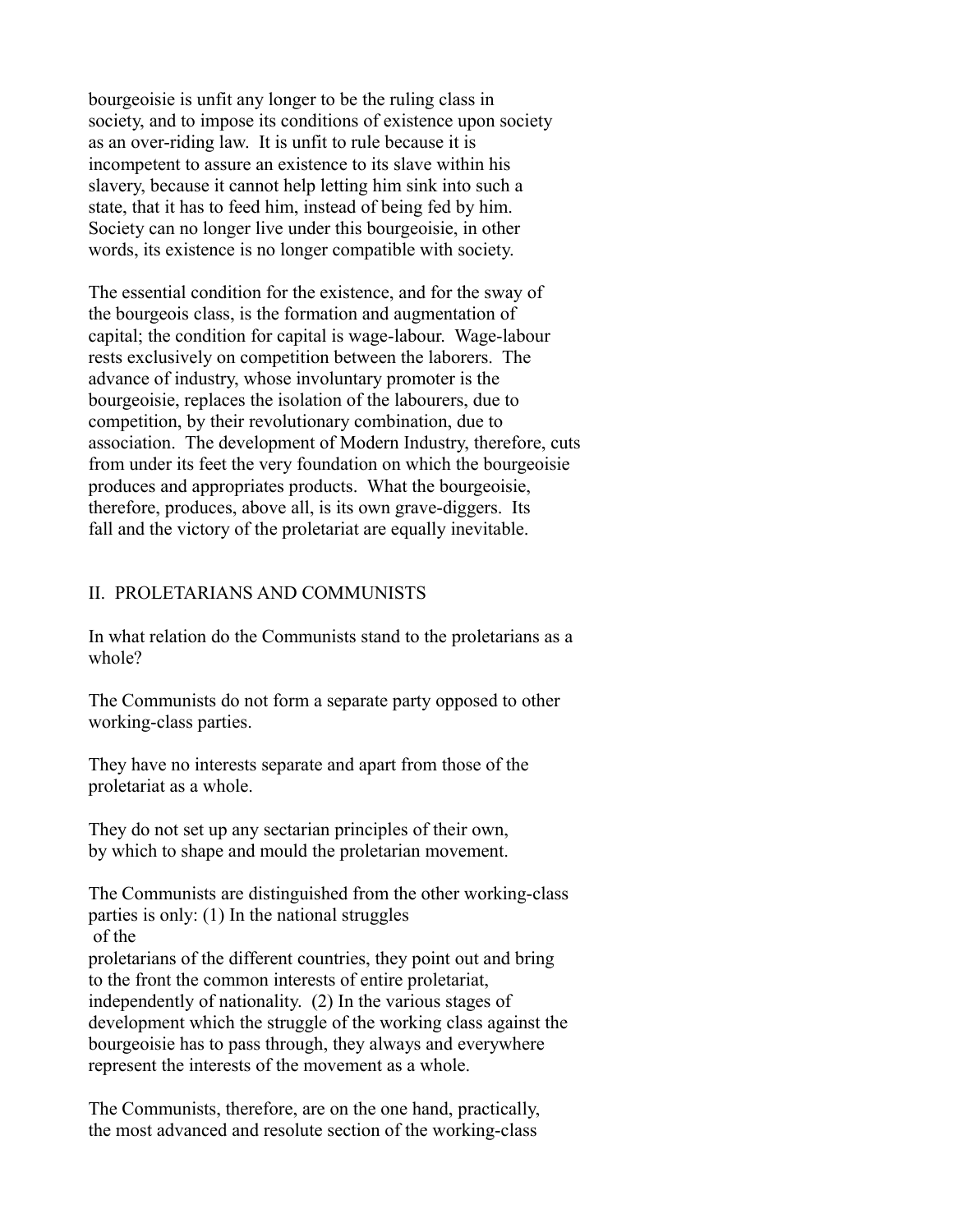parties of every country, that section which pushes forward all others; on the other hand, theoretically, they have over the great mass of the proletariat the advantage of clearly understanding the line of march, the conditions, and the ultimate general results of the proletarian movement.

The immediate aim of the Communist is the same as that of all the other proletarian parties: formation of the proletariat into a class, overthrow of the bourgeois supremacy, conquest of political power by the proletariat.

The theoretical conclusions of the Communists are in no way based on ideas or principles that have been invented, or discovered, by this or that would-be universal reformer. They merely express, in general terms, actual relations springing from an existing class struggle, from a historical movement going on under our very eyes. The abolition of existing property relations is not at all a distinctive feature of Communism.

All property relations in the past have continually been subject to

historical change consequent upon the change in historical conditions.

The French Revolution, for example, abolished feudal property in favour of bourgeois property.

The distinguishing feature of Communism is not the abolition of property generally, but the abolition of bourgeois property. But modern bourgeois private property is the final and most complete expression of the system of producing and appropriating products, that is based on class antagonisms, on the exploitation of the many by the few.

In this sense, the theory of the Communists may be summed up in the single sentence: Abolition of private property.

We Communists have been reproached with the desire of abolishing the right of personally acquiring property as the fruit of a man's own labour, which property is alleged to be the groundwork of all personal freedom, activity and independence.

Hard-won, self-acquired, self-earned property! Do you mean the property of the petty artisan and of the small peasant, a form of property that preceded the bourgeois form? There is no need to abolish that; the development of industry has to a great extent already destroyed it, and is still destroying it daily.

Or do you mean modern bourgeois private property?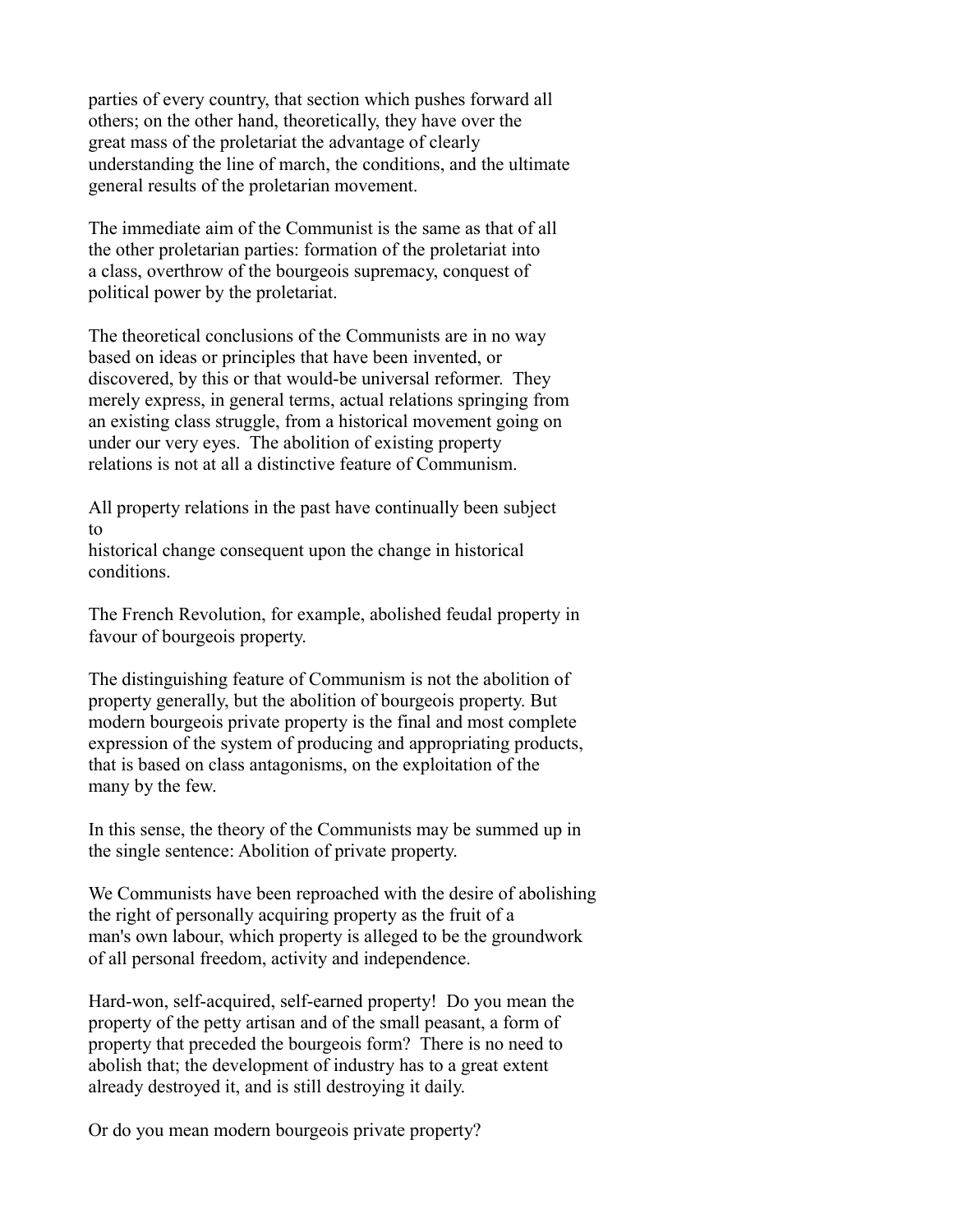But does wage-labour create any property for the labourer? Not a bit. It creates capital, i.e., that kind of property which exploits wage-labour, and which cannot increase except upon condition of begetting a new supply of wage-labour for fresh exploitation. Property, in its present form, is based on the antagonism of capital and wage-labour. Let us examine both sides of this antagonism.

To be a capitalist, is to have not only a purely personal, but a social status in production. Capital is a collective product, and only by the united action of many members, nay, in the last resort, only by the united action of all members of society, can it be set in motion.

Capital is, therefore, not a personal, it is a social power.

When, therefore, capital is converted into common property, into the property of all members of society, personal property is not thereby transformed into social property. It is only the social character of

the property that is changed. It loses its class-character.

Let us now take wage-labour.

The average price of wage-labour is the minimum wage, i.e., that quantum of the means of subsistence, which is absolutely requisite in bare existence as a labourer. What, therefore, the wage-labourer appropriates by means of his labour, merely suffices to prolong and reproduce a bare existence. We by no means intend to abolish this personal appropriation of the products of labour, an appropriation that is made for the maintenance and reproduction of human life, and that leaves no surplus wherewith to command the labour of others. All that we want to do away with, is the miserable character of this appropriation, under which the labourer lives merely to increase capital, and is allowed to live only in so far as the interest of the ruling class requires it.

In bourgeois society, living labour is but a means to increase accumulated labour. In Communist society, accumulated labour is but a means to widen, to enrich, to promote the existence of the labourer.

In bourgeois society, therefore, the past dominates the present; in Communist society, the present dominates the past. In bourgeois society capital is independent and has individuality,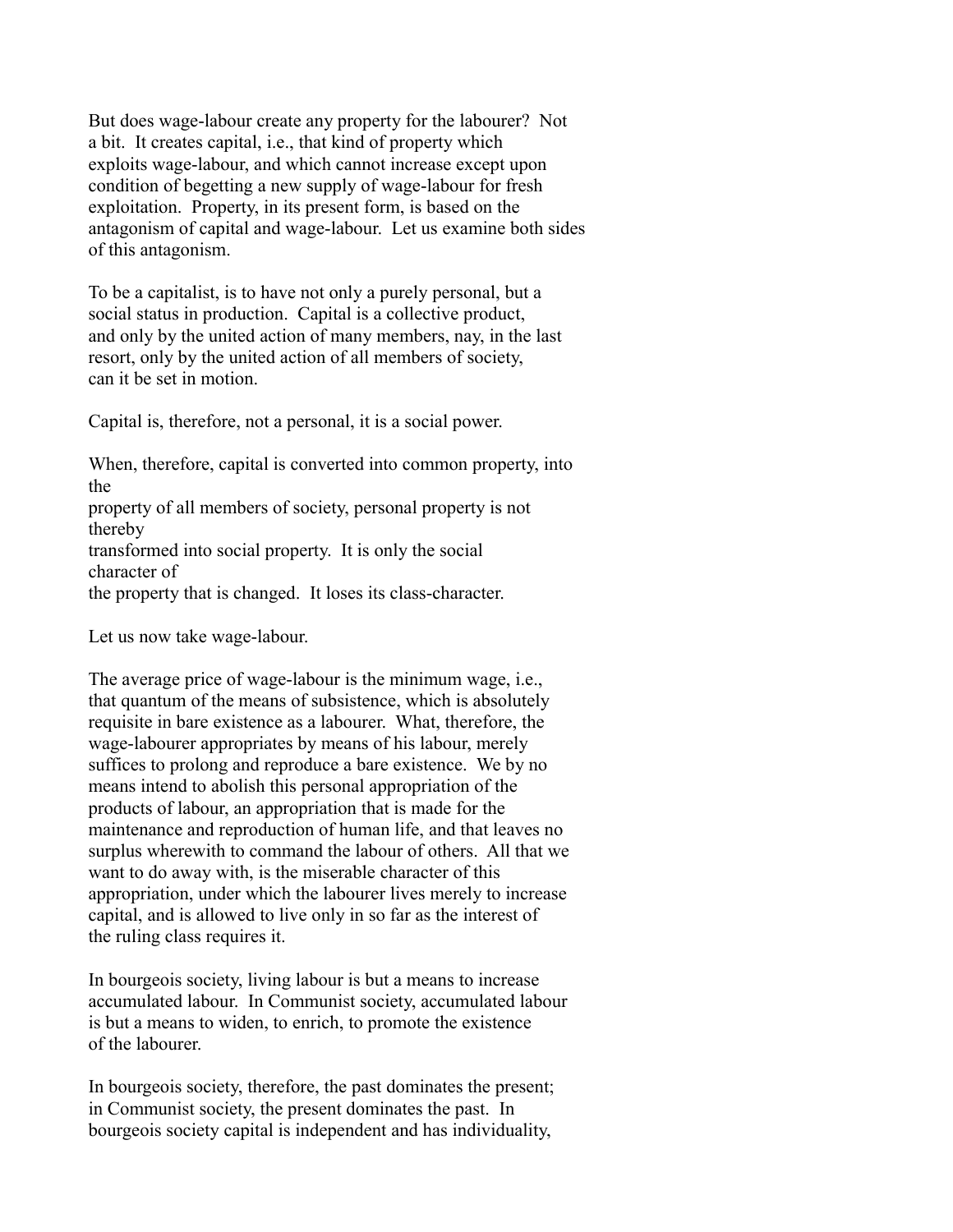while the living person is dependent and has no individuality.

And the abolition of this state of things is called by the bourgeois,

abolition of individuality and freedom! And rightly so. The abolition

of bourgeois individuality, bourgeois independence, and bourgeois freedom is undoubtedly aimed at.

By freedom is meant, under the present bourgeois conditions of production, free trade, free selling and buying. But if selling and buying disappears, free selling and buying disappears also. This talk about free selling and buying, and all the other "brave words" of our bourgeoisie about freedom in general, have a meaning, if any, only in contrast with restricted selling and buying, with the fettered traders of the Middle Ages, but have no meaning when opposed to the Communistic abolition of buying and selling, of the bourgeois conditions of production, and of the bourgeoisie itself.

You are horrified at our intending to do away with private property. But in your existing society, private property is already done away with for nine-tenths of the population; its existence for the few is solely due to its non-existence in the hands of those nine-tenths. You reproach us, therefore, with intending to do away with a form of property, the necessary condition for whose existence is the non-existence of any property for the immense majority of society.

In one word, you reproach us with intending to do away with your property. Precisely so; that is just what we intend.

From the moment when labour can no longer be converted into capital, money, or rent, into a social power capable of being monopolised, i.e., from the moment when individual property can no longer be transformed into bourgeois property, into capital, from that moment, you say individuality vanishes.

You must, therefore, confess that by "individual" you mean no other person than the bourgeois, than the middle-class owner of property. This person must, indeed, be swept out of the way, and made impossible.

Communism deprives no man of the power to appropriate the products

of society; all that it does is to deprive him of the power to subjugate the labour of others by means of such appropriation.

It has been objected that upon the abolition of private property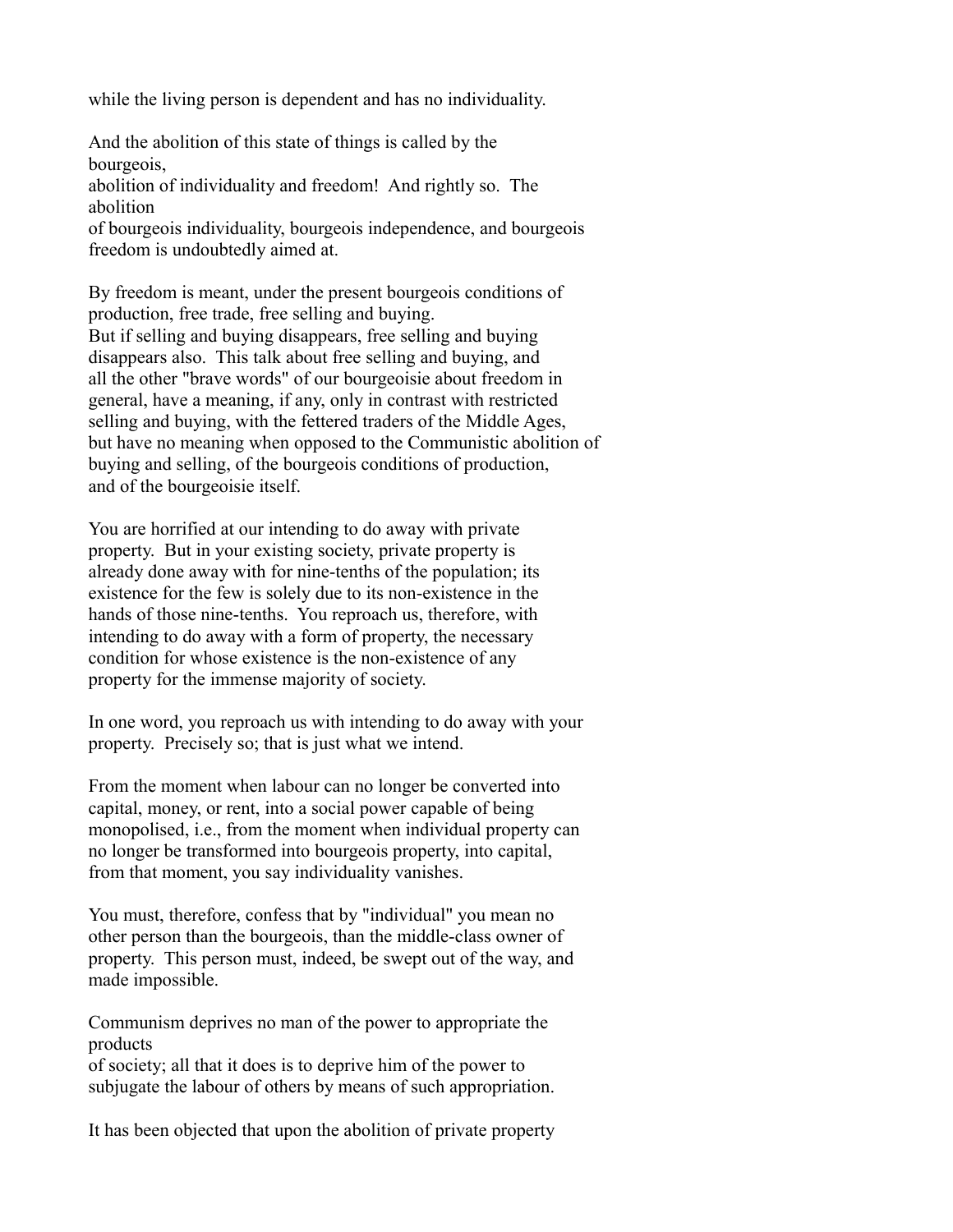all work will cease, and universal laziness will overtake us.

According to this, bourgeois society ought long ago to have gone to the dogs through sheer idleness; for those of its members who work, acquire nothing, and those who acquire anything, do not work.

The whole of this objection is but another expression of the tautology:

that there can no longer be any wage-labour when there is no longer

any capital.

All objections urged against the Communistic mode of producing and appropriating material products, have, in the same way, been urged against the Communistic modes of producing and appropriating intellectual products. Just as, to the bourgeois, the disappearance of class property is the disappearance of production itself, so the disappearance of class culture is to him identical with the disappearance of all culture.

That culture, the loss of which he laments, is, for the enormous majority, a mere training to act as a machine.

But don't wrangle with us so long as you apply, to our intended abolition of bourgeois property, the standard of your bourgeois notions of freedom, culture, law, etc. Your very ideas are but the outgrowth of the conditions of your bourgeois production and bourgeois property, just as your jurisprudence is but the will of your class made into a law for all, a will, whose essential character and direction are determined by the economical conditions of existence of your class.

The selfish misconception that induces you to transform into eternal laws of nature and of reason, the social forms springing from your present mode of production and form of property-historical relations that rise and disappear in the progress of production -- this misconception you share with every ruling class that has preceded you. What you see clearly in the case of ancient property, what you admit in the case of feudal property, you are of course forbidden to admit in the case of your own bourgeois form of property.

Abolition of the family! Even the most radical flare up at this infamous proposal of the Communists.

On what foundation is the present family, the bourgeois family, based? On capital, on private gain. In its completely developed form this family exists only among the bourgeoisie. But this state of things finds its complement in the practical absence of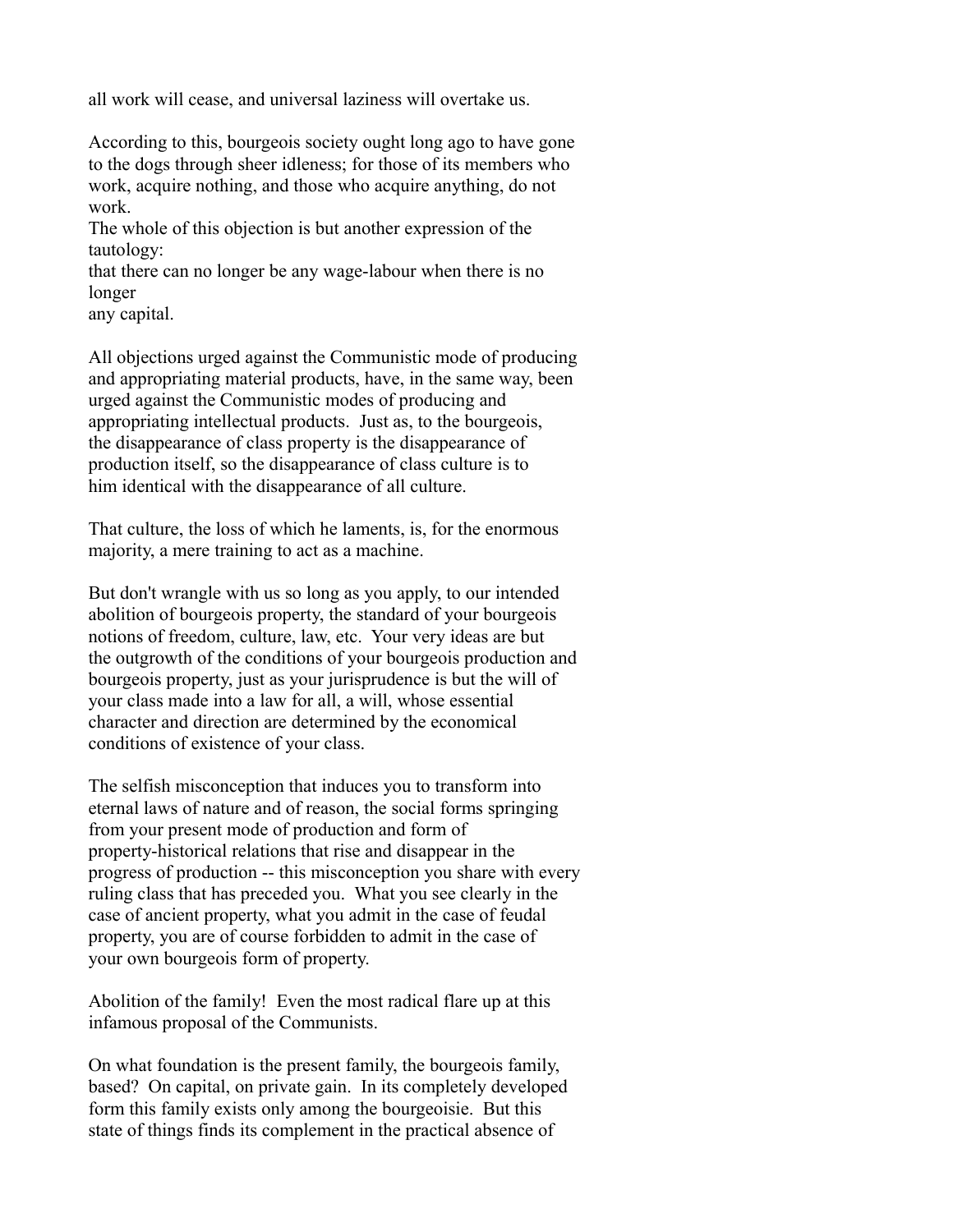the family among the proletarians, and in public prostitution.

The bourgeois family will vanish as a matter of course when its complement vanishes, and both will vanish with the vanishing of capital.

Do you charge us with wanting to stop the exploitation of children by their parents? To this crime we plead guilty.

But, you will say, we destroy the most hallowed of relations, when we replace home education by social.

And your education! Is not that also social, and determined by the social conditions under which you educate, by the intervention, direct or indirect, of society, by means of schools, etc.? The Communists have not invented the intervention of society in education; they do but seek to alter the character of that intervention, and to rescue education from the influence of the ruling class.

The bourgeois clap-trap about the family and education, about the hallowed co-relation of parent and child, becomes all the more disgusting, the more, by the action of Modern Industry, all family ties among the proletarians are torn asunder, and their children transformed into simple articles of commerce and instruments of labour.

But you Communists would introduce community of women, screams the whole bourgeoisie in chorus.

The bourgeois sees in his wife a mere instrument of production. He hears that the instruments of production are to be exploited in

common, and, naturally, can come to no other conclusion than that the lot of being common to all will likewise fall to the women.

He has not even a suspicion that the real point is to do away with the status of women as mere instruments of production.

For the rest, nothing is more ridiculous than the virtuous indignation of our bourgeois at the community of women which, they pretend, is to be openly and officially established by the Communists. The Communists have no need to introduce community of women; it has existed almost from time immemorial.

Our bourgeois, not content with having the wives and daughters of their

proletarians at their disposal, not to speak of common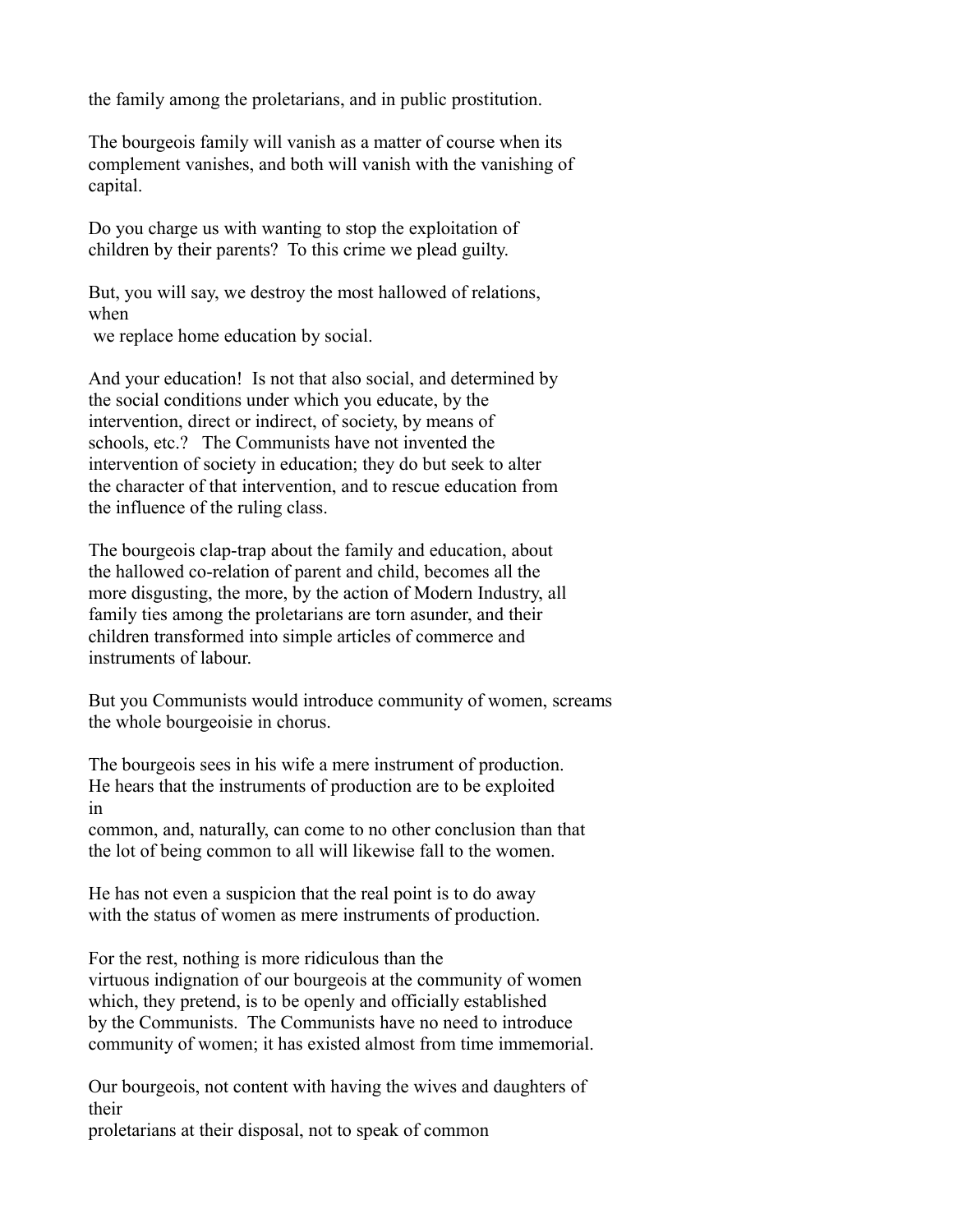prostitutes, take the greatest pleasure in seducing each other's wives.

Bourgeois marriage is in reality a system of wives in common and thus,

at the most, what the Communists might possibly be reproached with,

is that they desire to introduce, in substitution for a hypocritically

concealed, an openly legalised community of women. For the rest, it is self-evident that the abolition of the present system of production must bring with it the abolition of the community of women springing from that system, i.e., of prostitution both public and private.

The Communists are further reproached with desiring to abolish countries and nationality.

The working men have no country. We cannot take from them what they have not got. Since the proletariat must first of all acquire political supremacy, must rise to be the leading class of the nation, must constitute itself the nation, it is, so far, itself national, though not in the bourgeois sense of the word.

National differences and antagonisms between peoples are daily more and more vanishing, owing to the development of the bourgeoisie, to freedom of commerce, to the world-market, to uniformity in the mode of production and in the conditions of life corresponding thereto.

The supremacy of the proletariat will cause them to vanish still faster.

United action, of the leading civilised countries at least, is one of

the first conditions for the emancipation of the proletariat.

In proportion as the exploitation of one individual by another is put an end to, the exploitation of one nation by another will also be put an end to. In proportion as the antagonism between classes within the nation vanishes, the hostility of one nation to another will come to an end.

The charges against Communism made from a religious, a philosophical, and, generally, from an ideological standpoint, are not deserving of serious examination.

Does it require deep intuition to comprehend that man's ideas, views and conceptions, in one word, man's consciousness, changes with every change in the conditions of his material existence, in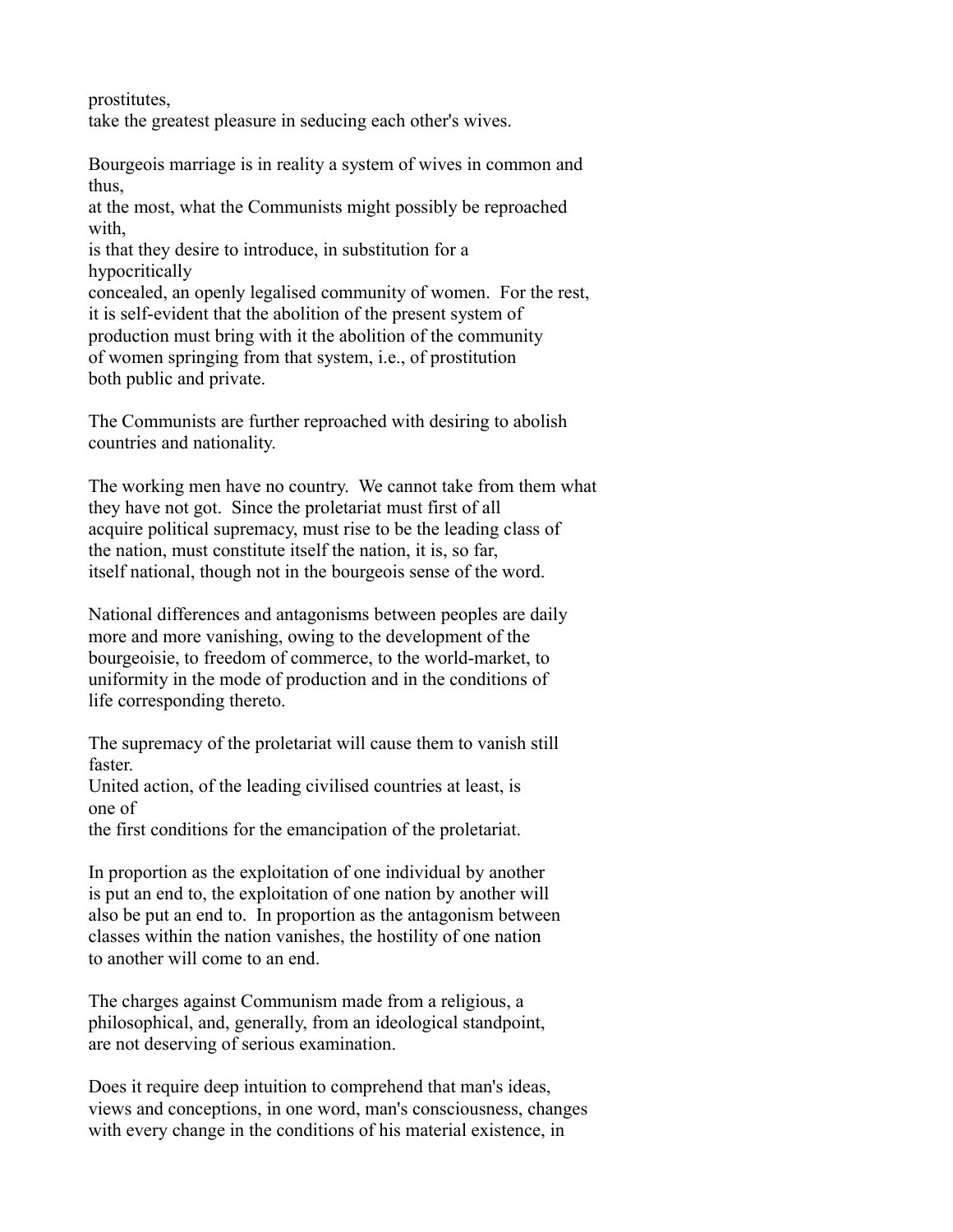his social relations and in his social life?

What else does the history of ideas prove, than that intellectual production changes its character in proportion as material production is changed? The ruling ideas of each age have ever been the ideas of

its ruling class.

When people speak of ideas that revolutionise society, they do but express the fact, that within the old society, the elements of a new one have been created, and that the dissolution of the old ideas keeps even pace with the dissolution of the old conditions of existence.

When the ancient world was in its last throes, the ancient religions were overcome by Christianity. When Christian ideas succumbed in the 18th century to rationalist ideas, feudal society fought its death battle with the then revolutionary bourgeoisie. The ideas of religious liberty and freedom of conscience merely gave expression to the sway of free competition within the domain of knowledge.

"Undoubtedly," it will be said, "religious, moral, philosophical and juridical ideas have been modified in the course of historical development. But religion, morality philosophy, political science, and law, constantly survived this change."

"There are, besides, eternal truths, such as Freedom, Justice, etc. that are common to all states of society. But Communism abolishes eternal truths, it abolishes all religion, and all morality, instead of constituting them on a new basis; it therefore

acts in contradiction to all past historical experience."

What does this accusation reduce itself to? The history of all past society has consisted in the development of class antagonisms,

antagonisms that assumed different forms at different epochs.

But whatever form they may have taken, one fact is common to all past ages, viz., the exploitation of one part of society by the other.

No wonder, then, that the social consciousness of past ages, despite

all the multiplicity and variety it displays, moves within certain

common forms, or general ideas, which cannot completely vanish except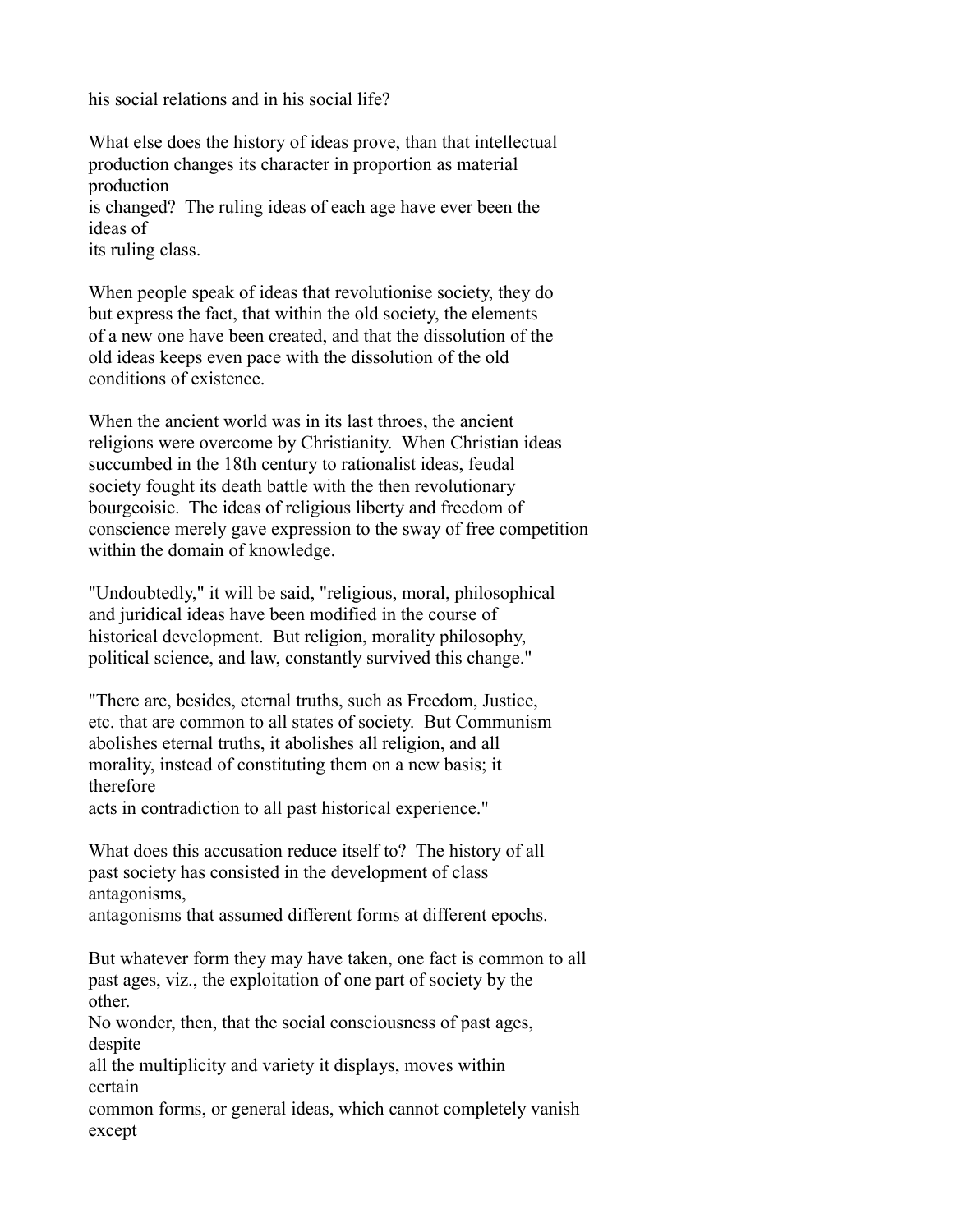with the total disappearance of class antagonisms.

The Communist revolution is the most radical rupture with traditional property relations; no wonder that its development involves the most radical rupture with traditional ideas.

But let us have done with the bourgeois objections to Communism.

We have seen above, that the first step in the revolution by the working class, is to raise the proletariat to the position of ruling as to win the battle of democracy.

The proletariat will use its political supremacy top wrest, by degrees, all capital from the bourgeoisie, to centralise all instruments of production in the hands of the State, i.e., of the proletariat organised as the ruling class; and to increase the total of productive forces as rapidly as possible.

Of course, in the beginning, this cannot be effected except by means of despotic inroads on the rights of property, and on the conditions of bourgeois production; by means of measures, therefore,

which appear economically insufficient and untenable, but which, in the course of the movement, outstrip themselves, necessitate further inroads upon the old social order, and are unavoidable as a means of entirely revolutionising the mode of production.

These measures will of course be different in different countries.

Nevertheless in the most advanced countries, the following will be pretty generally applicable.

- 1. Abolition of property in land and application of all rents of land to public purposes.
- 2. A heavy progressive or graduated income tax.
- 3. Abolition of all right of inheritance.
- 4. Confiscation of the property of all emigrants and rebels.
- 5. Centralisation of credit in the hands of the State, by means of a national bank with State capital and an exclusive monopoly.
- 6. Centralisation of the means of communication and transport in the hands of the State.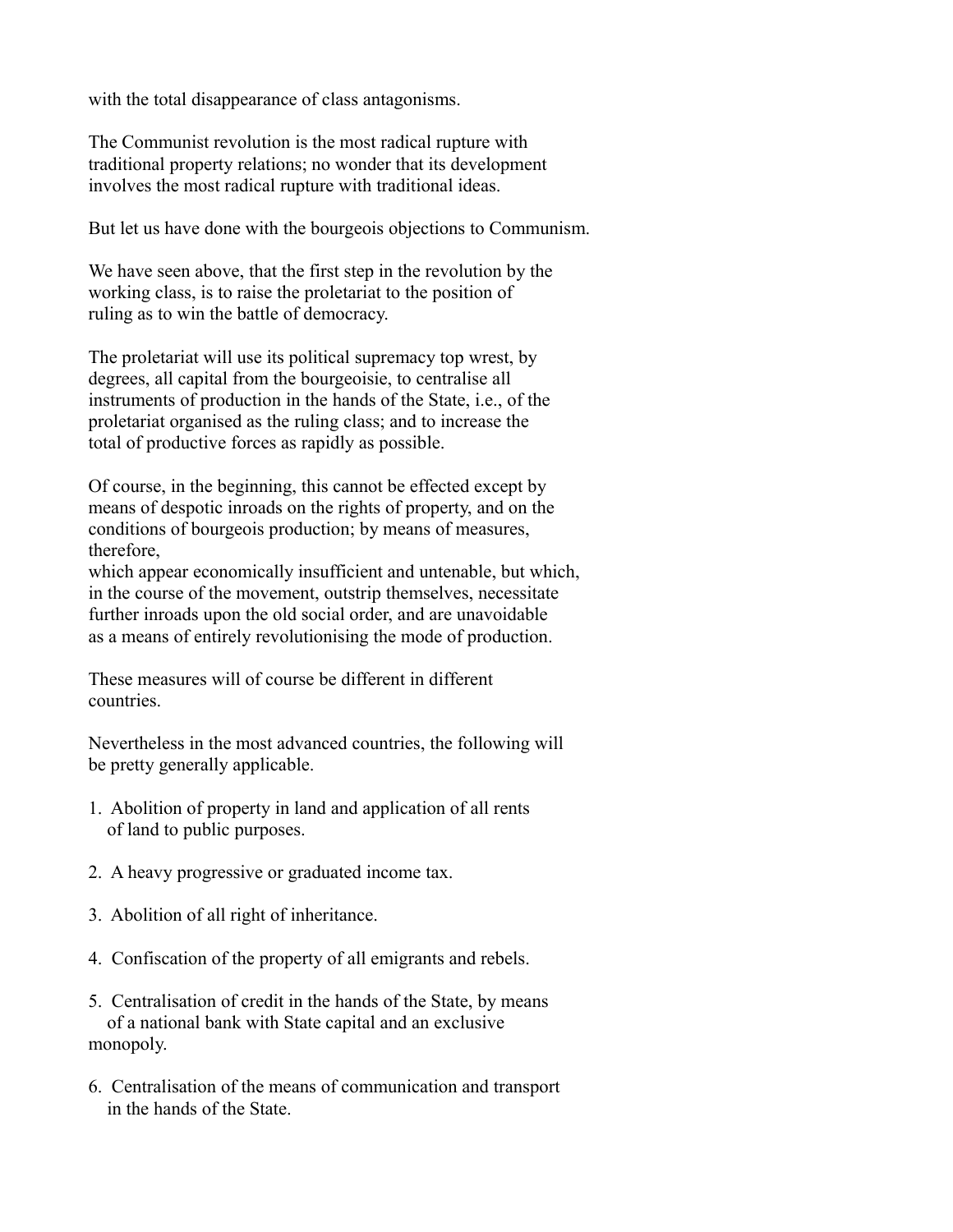7. Extension of factories and instruments of production owned by the

 State; the bringing into cultivation of waste-lands, and the improvement of the soil generally in accordance with a common plan.

8. Equal liability of all to labour. Establishment of industrial armies, especially for agriculture.

9. Combination of agriculture with manufacturing industries; gradual abolition of the distinction between town and country, by a more equable distribution of the population over the country.

10. Free education for all children in public schools. Abolition of children's factory labour in its present form. Combination of education with industrial production, &c., &c.

When, in the course of development, class distinctions have disappeared, and all production has been concentrated in the hands of a vast association of the whole nation, the public power will lose its political character. Political power, properly so called, is merely the organised power of one class for oppressing another. If the proletariat during its contest with the bourgeoisie is compelled, by the force of circumstances, to organise itself as a class, if, by means of a revolution, it makes itself the ruling class, and, as such, sweeps away by force the old conditions of production, then it will, along with these conditions, have swept away the conditions for the existence of class antagonisms and of classes generally, and will thereby have abolished its own supremacy as a class.

In place of the old bourgeois society, with its classes and class antagonisms, we shall have an association, in which the free development of each is the condition for the free development of all.

# III SOCIALIST AND COMMUNIST LITERATURE

## 1. REACTIONARY SOCIALISM

A. Feudal Socialism

Owing to their historical position, it became the vocation of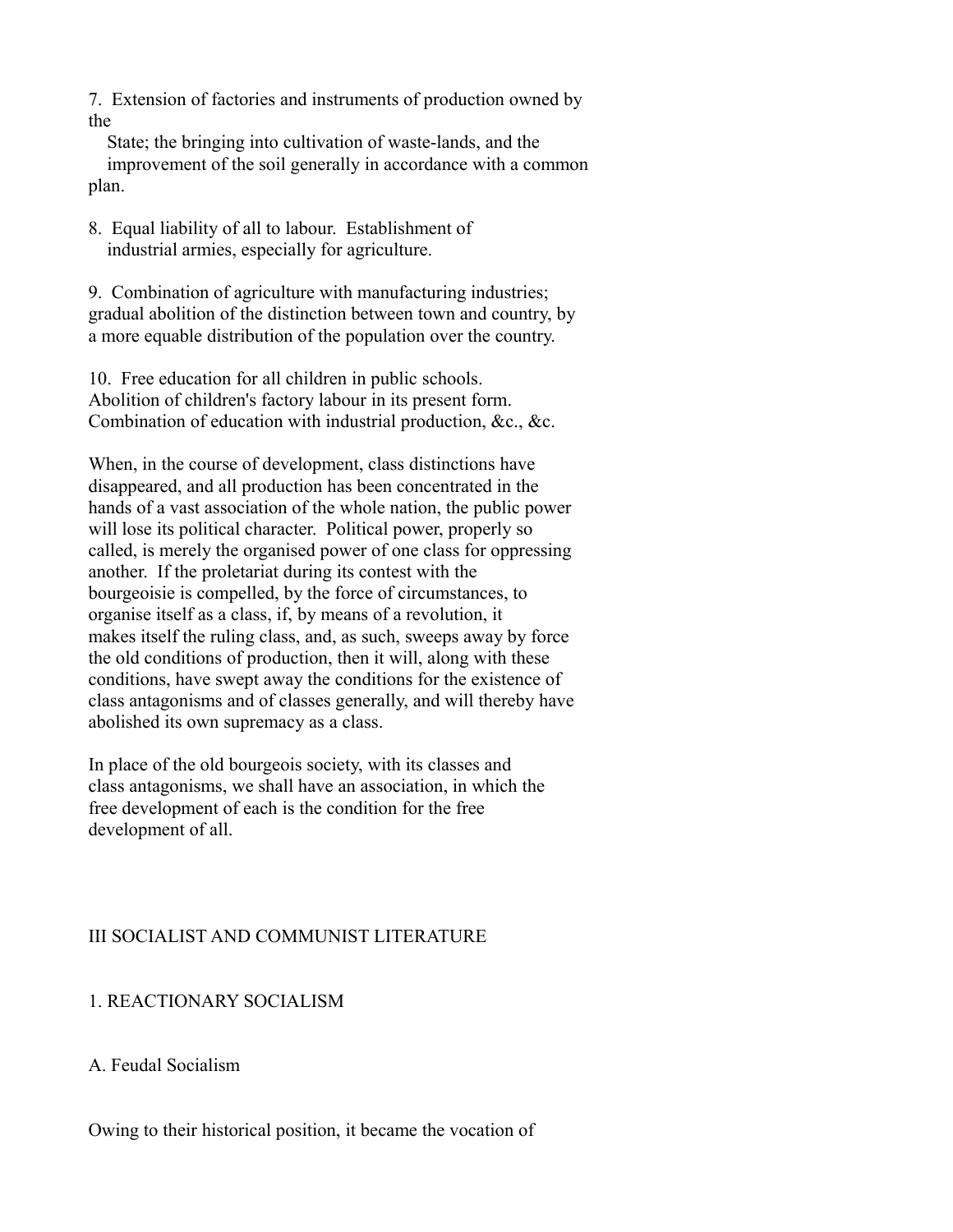the aristocracies of France and England to write pamphlets against modern bourgeois society. In the French revolution of July 1830, and in the English reform agitation, these aristocracies again succumbed to the hateful upstart. Thenceforth, a serious political contest was altogether out of the question. A literary battle alone remained possible. But even in the domain of literature the old cries of the restoration period had become impossible.

In order to arouse sympathy, the aristocracy were obliged to lose sight, apparently, of their own interests, and to formulate their indictment against the bourgeoisie in the interest of the exploited working class alone. Thus the aristocracy took their revenge by singing lampoons on their new master, and whispering in his ears sinister prophecies of coming catastrophe.

In this way arose Feudal Socialism: half lamentation, half lampoon;

half echo of the past, half menace of the future; at times, by its bitter,

witty and incisive criticism, striking the bourgeoisie to the very heart's

core; but always ludicrous in its effect, through total incapacity to

comprehend the march of modern history.

The aristocracy, in order to rally the people to them, waved the proletarian alms-bag in front for a banner. But the people, so often as it joined them, saw on their hindquarters the old feudal coats of arms, and deserted with loud and irreverent laughter.

One section of the French Legitimists and "Young England" exhibited this spectacle.

In pointing out that their mode of exploitation was different to that of the bourgeoisie, the feudalists forget that they exploited under circumstances and conditions that were quite different, and that are now antiquated. In showing that, under their rule, the modern proletariat never existed, they forget that the modern bourgeoisie is the necessary offspring of their own form of society.

For the rest, so little do they conceal the reactionary character of their criticism that their chief accusation against the bourgeoisie amounts to this, that under the bourgeois regime a class is being developed, which is destined to cut up root and branch the old order of society.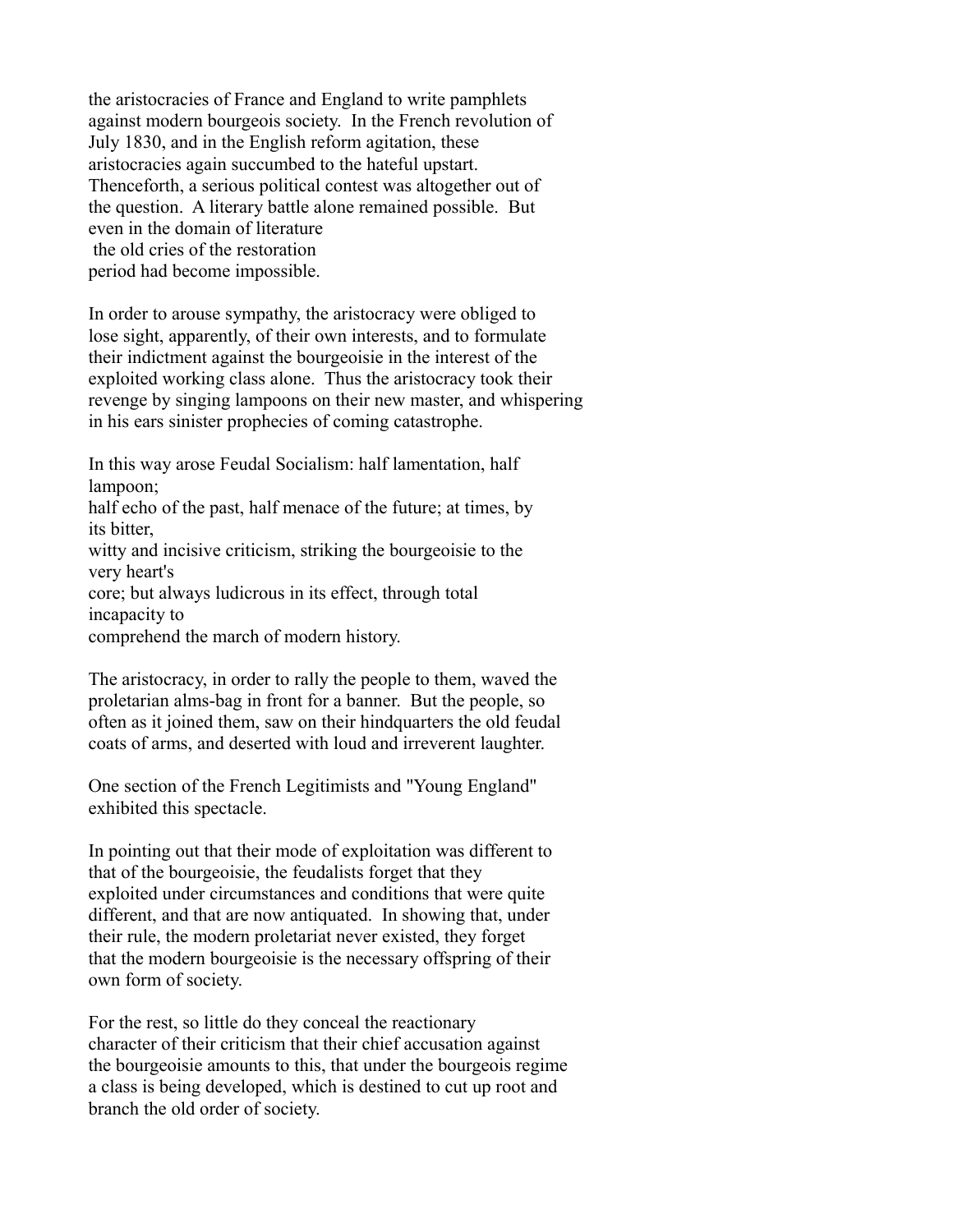What they upbraid the bourgeoisie with is not so much that it creates

a proletariat, as that it creates a revolutionary proletariat.

In political practice, therefore, they join in all coercive measures against the working class; and in ordinary life, despite their high falutin phrases, they stoop to pick up the golden apples dropped from the tree of industry, and to barter truth, love,

and honour for traffic in wool, beetroot-sugar, and potato spirits.

As the parson has ever gone band in hand with the landlord, so has Clerical Socialism with Feudal Socialism.

Nothing is easier than to give Christian asceticism a Socialist tinge.

Has not Christianity declaimed against private property, against marriage,

against the State? Has it not preached in the place of these, charity and

poverty, celibacy and mortification of the flesh, monastic life and

Mother Church? Christian Socialism is but the holy, water with which

the priest consecrates the heart-burnings of the aristocrat.

# B. Petty-Bourgeois Socialism

The feudal aristocracy was not the only class that has ruined by the bourgeoisie, not the only class whose conditions of existence pined and perished in the atmosphere of modern bourgeois society. The mediaeval burgesses and the small peasant proprietors were the precursors of the modern bourgeoisie. In those countries which

are but little developed, industrially and commercially, these two

classes still vegetate side by side with the rising bourgeoisie.

In countries where modern civilisation has become fully developed, a new class of petty bourgeois has been formed, fluctuating between proletariat and bourgeoisie and ever renewing itself as a supplementary part of bourgeois society. The individual members of this class, however, are being constantly hurled down into the proletariat by the action of competition, and, as modern industry develops, they even see the moment approaching when they will completely disappear as an independent section of modern society, to be replaced, in manufactures,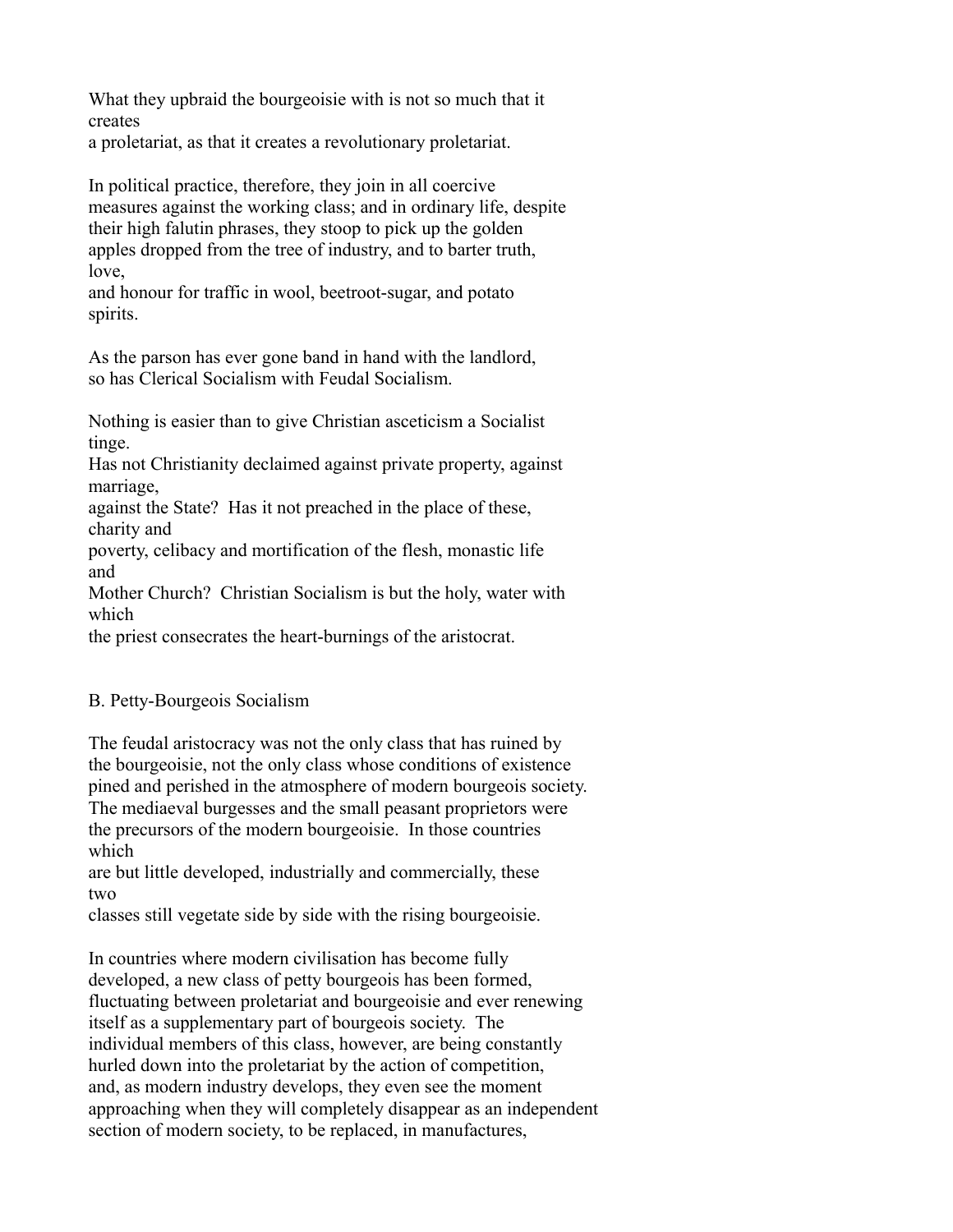agriculture and commerce, by overlookers, bailiffs and shopmen.

In countries like France, where the peasants constitute far more than half of the population, it was natural that writers who sided with the proletariat against the bourgeoisie, should use, in their criticism of the bourgeois regime, the standard of the peasant and petty bourgeois, and from the standpoint of these intermediate classes should take up the cudgels for the working class. Thus arose petty-bourgeois Socialism. Sismondi was the head of this school, not only in France but also in England.

This school of Socialism dissected with great acuteness the contradictions in the conditions of modern production. It laid bare the hypocritical apologies of economists. It proved, incontrovertibly, the disastrous effects of machinery and division of labour; the concentration of capital and land in a few hands; overproduction and crises; it pointed out the inevitable ruin of the petty bourgeois and peasant, the misery of the proletariat, the anarchy in production, the crying inequalities in the distribution of wealth, the industrial war of extermination between nations, the dissolution of old moral bonds, of the old family relations, of the old nationalities.

In its positive aims, however, this form of Socialism aspires either to restoring the old means of production and of exchange, and with them the old property relations, and the old society, or to cramping the modern means of production and of exchange, within the framework of the old property relations that have been, and were bound to be, exploded by those means. In either case, it is both reactionary and Utopian.

Its last words are: corporate guilds for manufacture, patriarchal relations in agriculture.

Ultimately, when stubborn historical facts had dispersed all intoxicating effects of self-deception, this form of Socialism ended in a miserable fit of the blues.

#### C. German, or "True," Socialism

The Socialist and Communist literature of France, a literature that originated under the pressure of a bourgeoisie in power, and that was the expression of the struggle against this power, was introduced into Germany at a time when the bourgeoisie, in that country, had just begun its contest with feudal absolutism.

German philosophers, would-be philosophers, and beaux esprits, eagerly seized on this literature, only forgetting, that when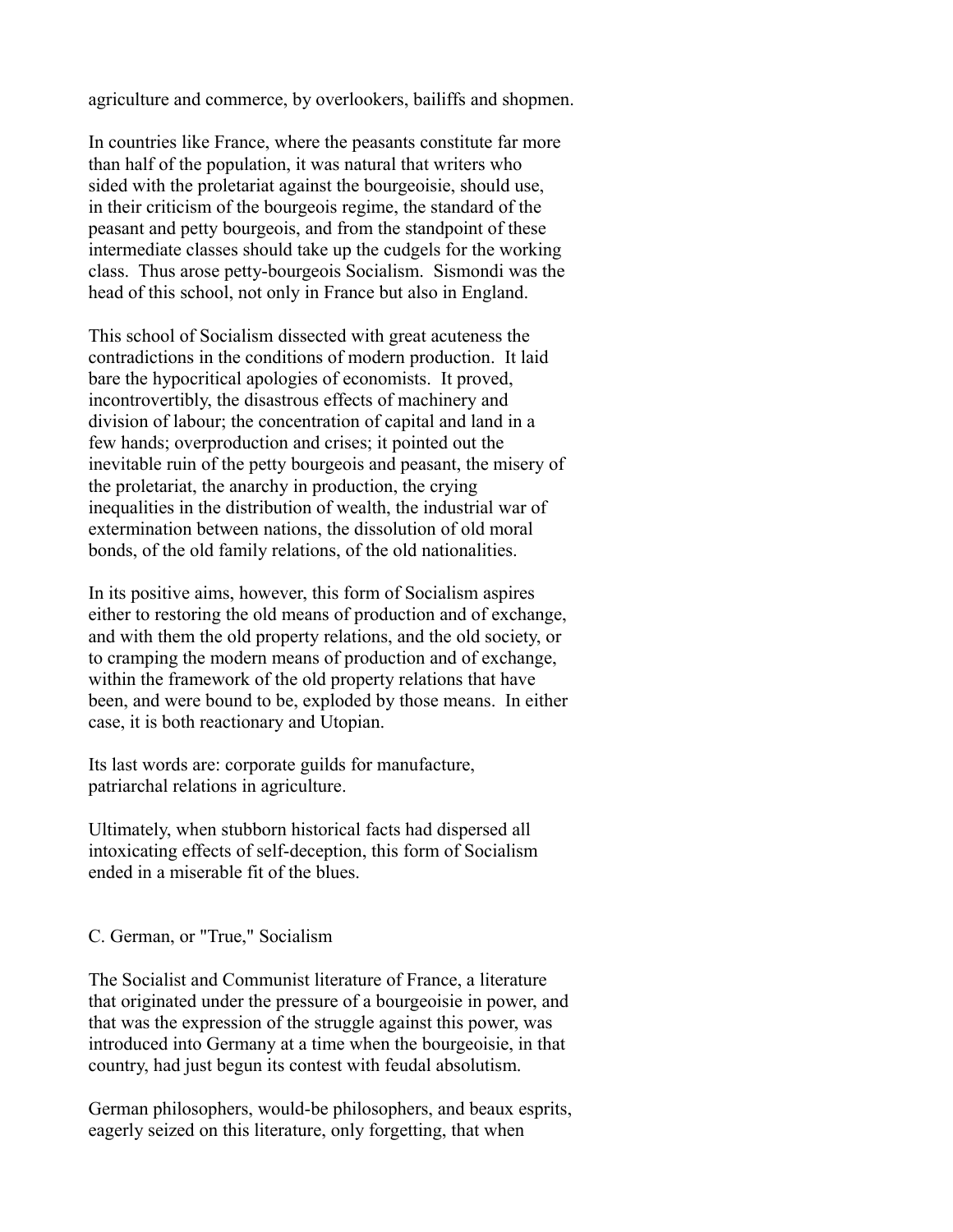these writings immigrated from France into Germany, French social conditions had not immigrated along with them. In contact with German social conditions, this French literature lost all its immediate practical significance, and assumed a purely literary aspect. Thus, to the German philosophers of the eighteenth century, the demands of the first French Revolution were nothing more than the demands of "Practical Reason" in general, and the utterance of the will of the revolutionary French bourgeoisie signified in their eyes the law of pure Will, of Will as it was bound to be, of true human Will generally.

The world of the German literate consisted solely in bringing the new French ideas into harmony with their ancient philosophical conscience, or rather, in annexing the French ideas without deserting their own philosophic point of view.

This annexation took place in the same way in which a foreign language is appropriated, namely, by translation.

It is well known how the monks wrote silly lives of Catholic Saints over the manuscripts on which the classical works of ancient heathendom had been written. The German literate reversed this process with the profane French literature. They wrote their philosophical nonsense beneath the French original. For instance, beneath the French criticism of the economic functions of money, they wrote "Alienation of Humanity," and beneath the French criticism of the bourgeois State they wrote "dethronement of the Category of the General," and so forth.

The introduction of these philosophical phrases at the back of the French historical criticisms they dubbed "Philosophy of Action," "True Socialism," "German Science of Socialism," "Philosophical Foundation of Socialism," and so on.

The French Socialist and Communist literature was thus completely emasculated. And, since it ceased in the hands of the German to express the struggle of one class with the other, he felt conscious of having overcome "French one-sidedness" and of representing, not true requirements, but the requirements of truth;

not the interests of the proletariat, but the interests of Human Nature,

of Man in general, who belongs to no class, has no reality, who exists

only in the misty realm of philosophical fantasy.

This German Socialism, which took its schoolboy task so seriously and solemnly, and extolled its poor stock-in-trade in such mountebank fashion, meanwhile gradually lost its pedantic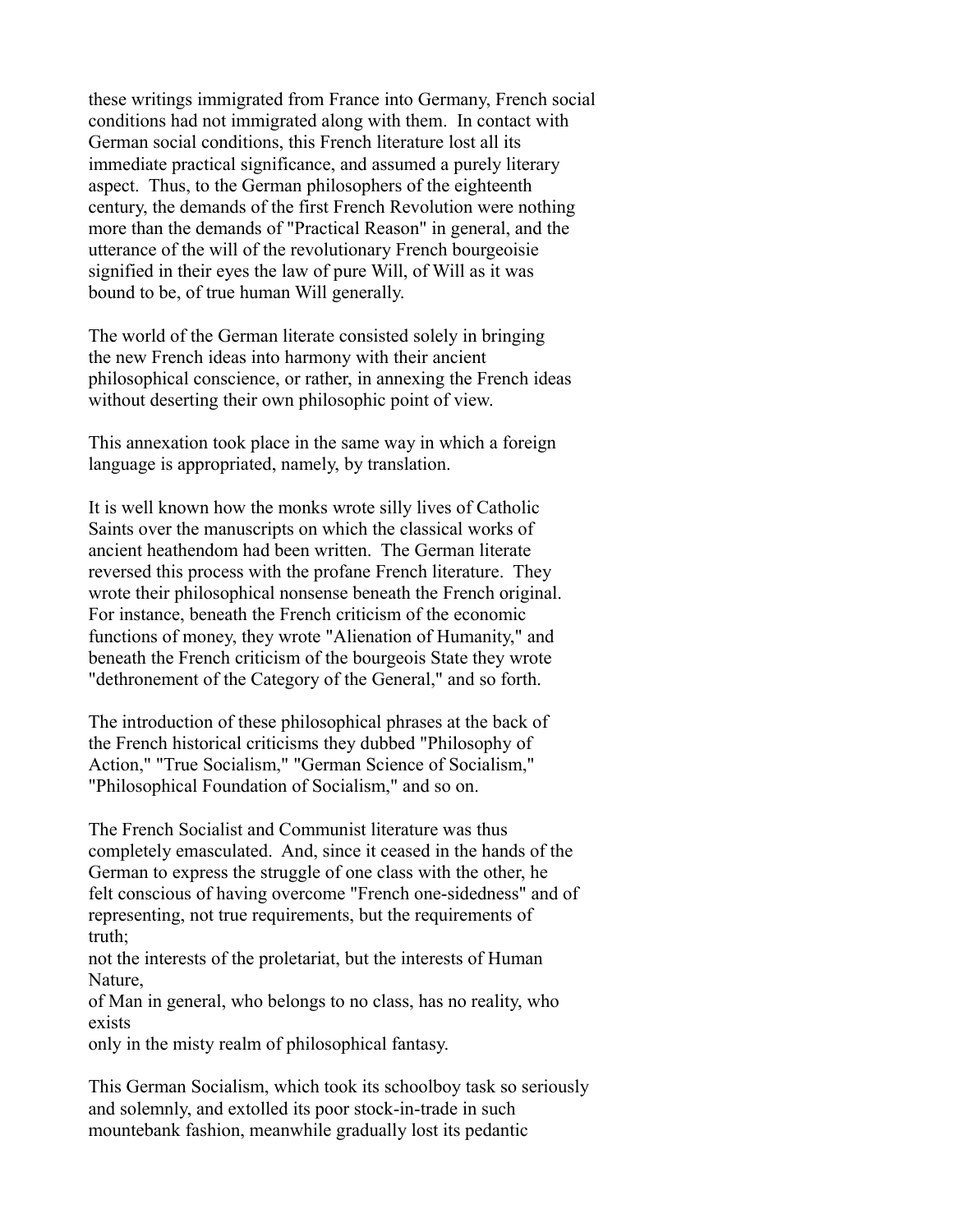#### innocence.

The fight of the German, and especially, of the Prussian bourgeoisie, against feudal aristocracy and absolute monarchy, in other words, the liberal movement, became more earnest.

By this, the long wished-for opportunity was offered to "True" Socialism of confronting the political movement with the Socialist demands, of hurling the traditional anathemas against liberalism, against representative government, against bourgeois competition, bourgeois freedom of the press, bourgeois legislation, bourgeois liberty and equality, and of preaching to the masses that they had nothing to gain, and everything to lose, by this bourgeois movement. German Socialism forgot, in the nick of time, that the French criticism, whose silly echo it was, presupposed the existence of modern bourgeois society, with its corresponding economic conditions of existence, and the political constitution adapted thereto, the very things whose attainment was the object of the pending struggle in Germany.

To the absolute governments, with their following of parsons, professors, country squires and officials, it served as a welcome scarecrow against the threatening bourgeoisie.

It was a sweet finish after the bitter pills of floggings and bullets

with which these same governments, just at that time, dosed the German working-class risings.

While this "True" Socialism thus served the governments as a weapon for fighting the German bourgeoisie, it, at the same time, directly represented a reactionary interest, the interest of the German Philistines. In Germany the petty-bourgeois class, a relic of the sixteenth century, and since then constantly cropping up again under various forms, is the real social basis of the existing state of things.

To preserve this class is to preserve the existing state of things in Germany. The industrial and political supremacy of the bourgeoisie threatens it with certain destruction; on the one hand, from the concentration of capital; on the other, from the rise of a revolutionary proletariat. "True" Socialism appeared to

kill these two birds with one stone. It spread like an epidemic.

The robe of speculative cobwebs, embroidered with flowers of rhetoric, steeped in the dew of sickly sentiment, this transcendental robe in which the German Socialists wrapped their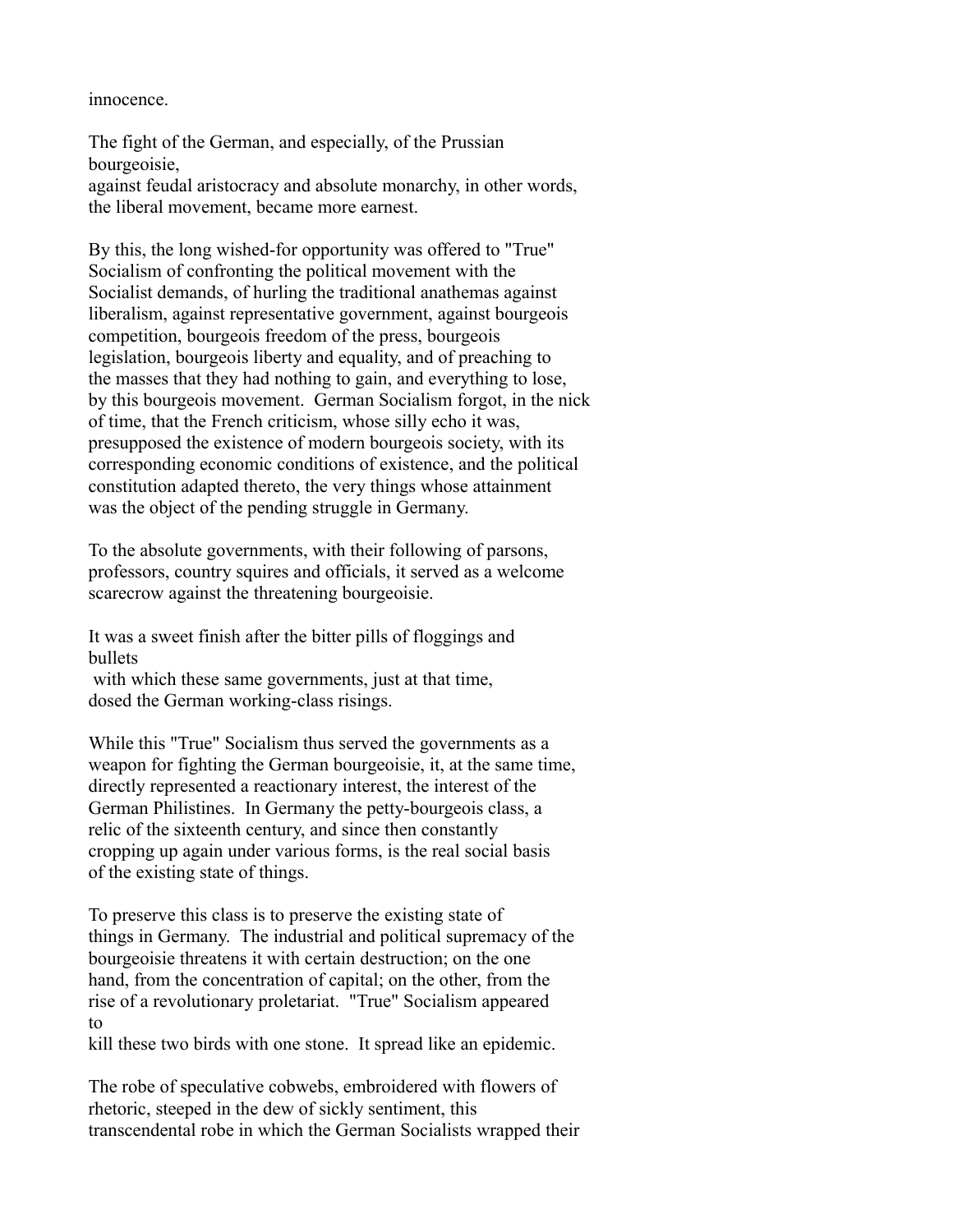sorry "eternal truths," all skin and bone, served to wonderfully increase the sale of their goods amongst such a public.

And on its part, German Socialism recognised, more and more, its own calling as the bombastic representative of the pettybourgeois Philistine.

It proclaimed the German nation to be the model nation, and the German petty Philistine to be the typical man. To every villainous meanness of this model man it gave a hidden, higher, Socialistic interpretation, the exact contrary of its real character. It went to the extreme length of directly opposing the "brutally destructive" tendency of Communism, and of proclaiming its supreme and impartial contempt of all class struggles. With very few exceptions, all the so-called Socialist and Communist publications that now (1847) circulate in Germany belong to the domain of this foul and enervating literature.

#### 2. CONSERVATIVE, OR BOURGEOIS, SOCIALISM

A part of the bourgeoisie is desirous of redressing social grievances, in order to secure the continued existence of bourgeois society.

To this section belong economists, philanthropists, humanitarians, improvers of the condition of the working class, organisers of charity, members of societies for the prevention of cruelty to animals, temperance fanatics, hole-and-corner reformers of every imaginable kind. This form of Socialism has, moreover, been worked out into complete systems.

We may site Proudhon's Philosophie de la Misere as an example of this form.

The Socialistic bourgeois want all the advantages of modern social conditions without the struggles and dangers necessarily resulting therefrom. They desire the existing state of society minus its revolutionary and disintegrating elements. They wish for a bourgeoisie without a proletariat. The bourgeoisie naturally conceives the world in which it is supreme to be the best; and bourgeois Socialism develops this comfortable conception into various more or less complete systems. In requiring the proletariat to carry out such a system, and thereby to march straightway into the social New Jerusalem, it but requires in reality, that the proletariat should remain within the bounds of existing society, but should cast away all its hateful ideas concerning the bourgeoisie.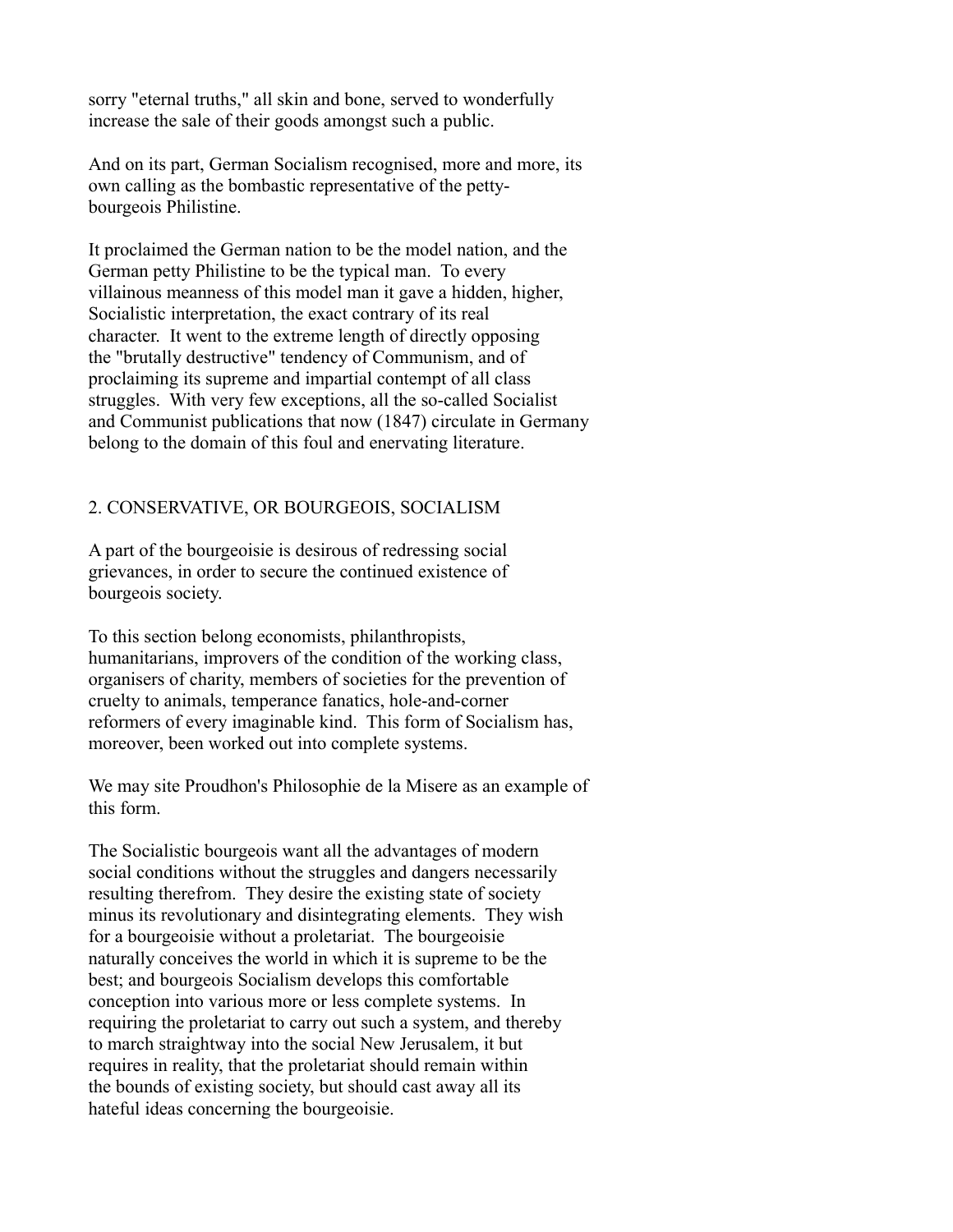A second and more practical, but less systematic, form of this Socialism sought to depreciate every revolutionary movement in the eyes of the working class, by showing that no mere political reform, but only a change in the material conditions of existence, in economic relations, could be of any advantage to them. By changes in the material conditions of existence, this form of Socialism, however, by no means understands abolition of the bourgeois relations of production, an abolition that can be effected only by a revolution, but administrative reforms, based on the continued existence of these relations; reforms, therefore, that in no respect affect the

relations between capital and labour, but, at the best, lessen the cost, and simplify the administrative work, of bourgeois government.

Bourgeois Socialism attains adequate expression, when, and only when, it becomes a mere figure of speech.

Free trade: for the benefit of the working class. Protective duties: for the benefit of the working class. Prison Reform: for the benefit of the working class. This is the last word and the only seriously meant word of bourgeois Socialism.

It is summed up in the phrase: the bourgeois is a bourgeois - for the benefit of the working class.

### 3. CRITICAL-UTOPIAN SOCIALISM AND COMMUNISM

We do not here refer to that literature which, in every great modern revolution, has always given voice to the demands of the proletariat, such as the writings of Babeuf and others.

The first direct attempts of the proletariat to attain its own ends, made in times of universal excitement, when feudal society was being overthrown, these attempts necessarily failed, owing to the then undeveloped state of the proletariat, as well as to the absence of the economic conditions for its emancipation, conditions that had yet to be produced, and could be produced by the impending bourgeois epoch alone. The revolutionary literature

that accompanied these first movements of the proletariat had necessarily a reactionary character. It inculcated universal asceticism and social levelling in its crudest form.

The Socialist and Communist systems properly so called, those of Saint-Simon, Fourier, Owen and others, spring into existence in the early undeveloped period, described above, of the struggle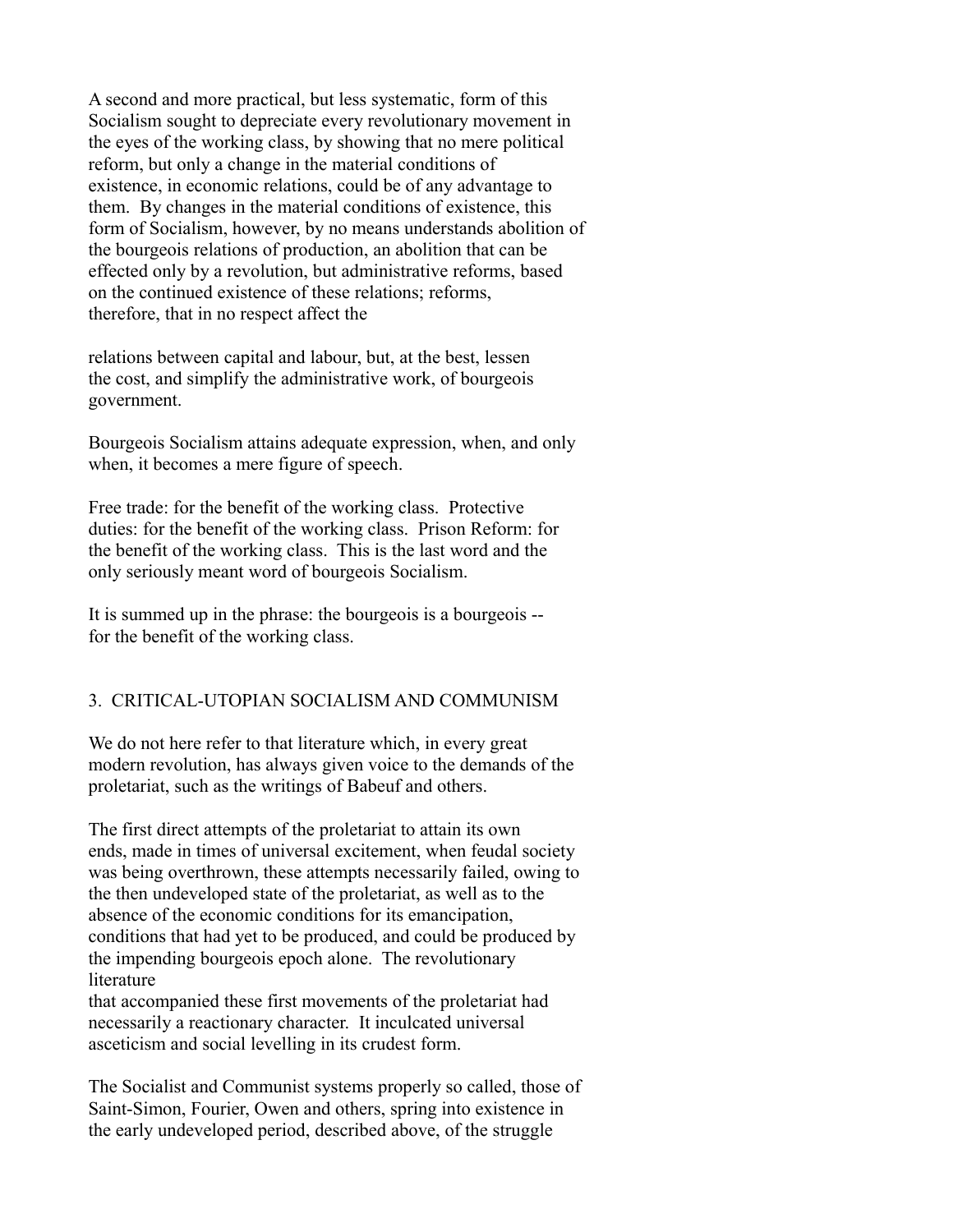between proletariat and bourgeoisie (see Section 1. Bourgeois and Proletarians).

The founders of these systems see, indeed, the class antagonisms, as well as the action of the decomposing elements, in the prevailing form of society. But the proletariat, as yet in its infancy, offers

to them the spectacle of a class without any historical initiative

or any independent political movement.

Since the development of class antagonism keeps even pace with the development of industry, the economic situation, as they find it, does not as yet offer to them the material conditions for the emancipation of the proletariat. They therefore search after a new social science, after new social laws, that are to create these conditions.

Historical action is to yield to their personal inventive action, historically created conditions of emancipation to fantastic ones, and the gradual, spontaneous class-organisation of the proletariat to the organisation of society specially contrived by these inventors. Future history resolves itself, in their eyes, into the propaganda and the practical carrying out of their social plans.

In the formation of their plans they are conscious of caring chiefly for the interests of the working class, as being the most suffering class. Only from the point of view of being the most suffering class does the proletariat exist for them.

The undeveloped state of the class struggle, as well as their own surroundings, causes Socialists of this kind to consider themselves far superior to all class antagonisms. They want to improve the condition of every member of society, even that of the most favoured. Hence, they habitually appeal to society at large, without distinction of class; nay, by preference, to the ruling class. For how can people, when once they understand their system, fail to see in it the best possible plan of the best possible state of society?

Hence, they reject all political, and especially all revolutionary, action; they wish to attain their ends by peaceful means, and

endeavour,

by small experiments, necessarily doomed to failure, and by the force of

example, to pave the way for the new social Gospel.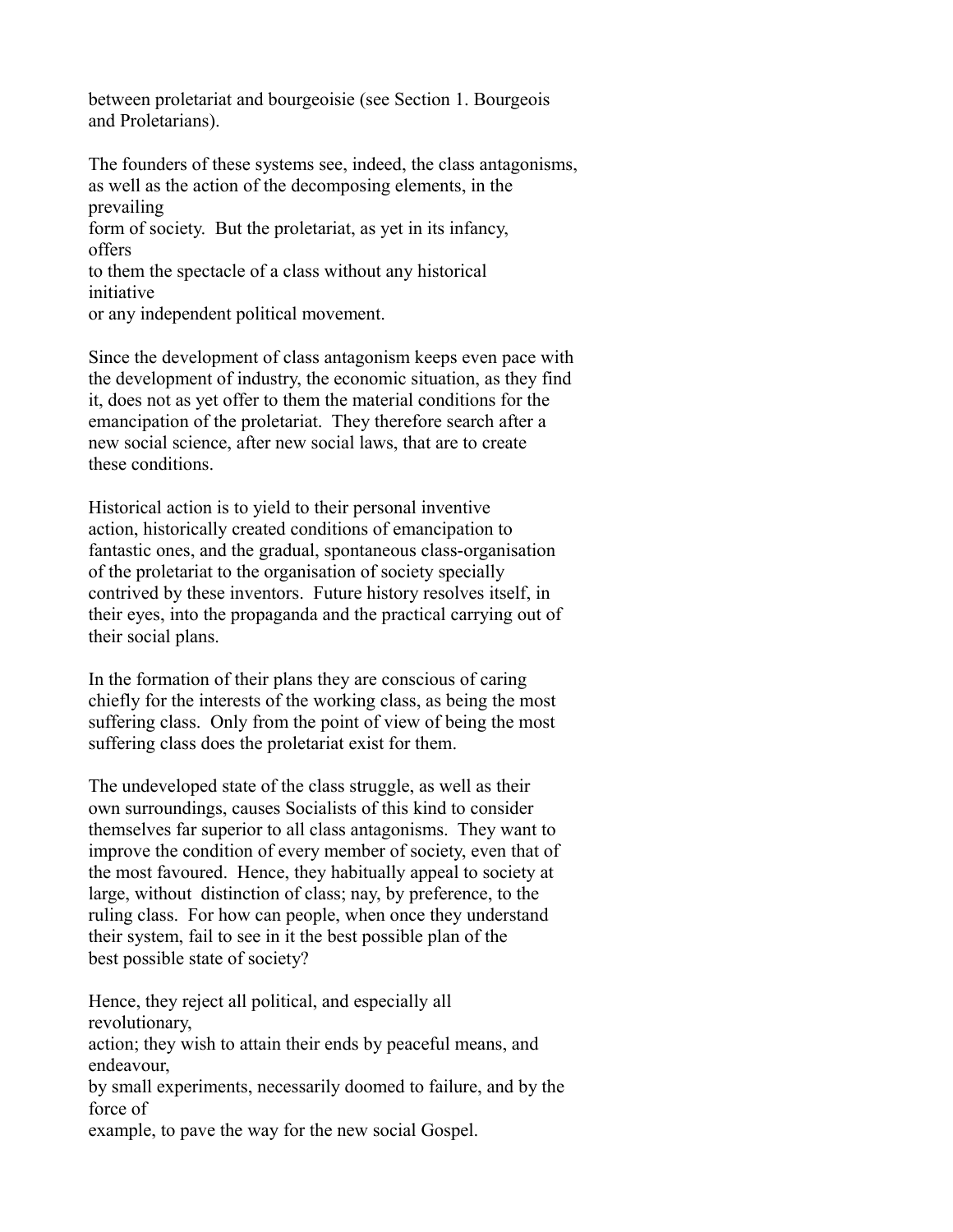Such fantastic pictures of future society, painted at a time when the proletariat is still in a very undeveloped state and has but a fantastic conception of its own position correspond with the first instinctive yearnings of that class for a general reconstruction of society.

But these Socialist and Communist publications contain also a critical element. They attack every principle of existing society. Hence they are full of the most valuable materials for the enlightenment of the working class. The practical measures proposed in them -- -such as the abolition of the distinction between town and country, of the family, of the carrying on of industries for the account of private individuals, and of the wage system, the proclamation of social harmony, the conversion of the functions of the State into a mere superintendence of production, all these proposals, point solely to the disappearance

of class antagonisms which were, at that time, only just cropping up,

and which, in these publications, are recognised in their earliest,

indistinct and undefined forms only. These proposals, therefore, are of a purely Utopian character.

The significance of Critical-Utopian Socialism and Communism bears an inverse relation to historical development. In proportion as the modern class struggle develops and takes definite shape, this fantastic standing apart from the contest, these fantastic attacks on it, lose all practical value and all theoretical justification. Therefore, although the originators of these systems were, in many respects, revolutionary, their disciples have, in every case, formed mere reactionary sects. They hold fast by the original views of their masters, in opposition to the progressive historical development of the proletariat. They, therefore, endeavour, and that consistently, to deaden the class struggle and to reconcile the class antagonisms. They still dream of experimental realisation of their social Utopias, of founding isolated "phalansteres," of establishing "Home Colonies," of setting up a "Little Icaria" - duodecimo

 editions of the New Jerusalem -- and to realise all these castles in the air, they are compelled to appeal to the feelings and purses of the bourgeois. By degrees they sink into the category of the reactionary conservative Socialists depicted above, differing from these only by more systematic pedantry, and by their fanatical and superstitious belief in the miraculous effects of their social science.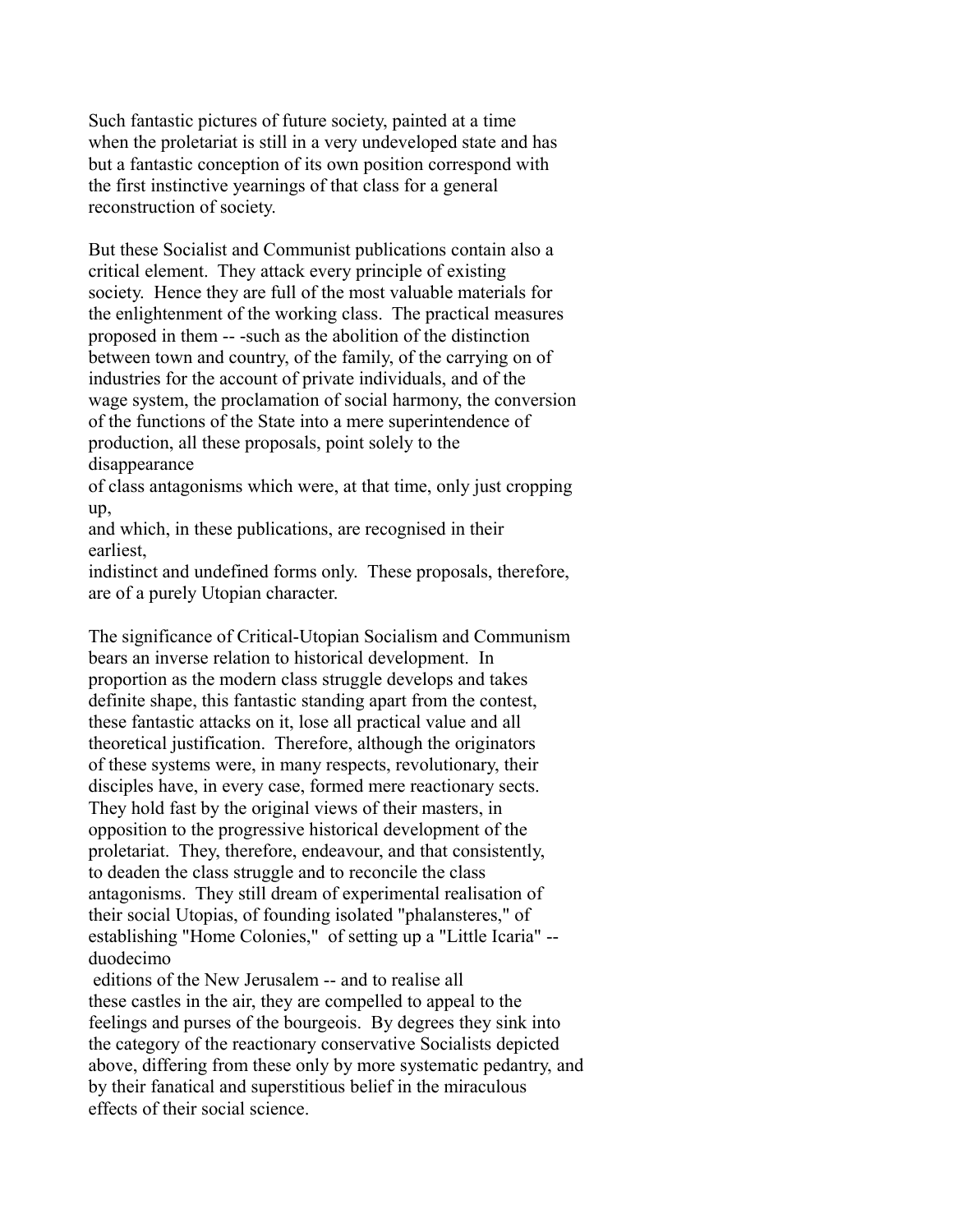They, therefore, violently oppose all political action on the part of the working class; such action, according to them, can only result from blind unbelief in the new Gospel.

The Owenites in England, and the Fourierists in France, respectively, oppose the Chartists and the Reformistes.

# IV. POSITION OF THE COMMUNISTS IN RELATION TO THE VARIOUS EXISTING OPPOSITION PARTIES

Section II has made clear the relations of the Communists to the existing working-class parties, such as the Chartists in England and the Agrarian Reformers in America.

The Communists fight for the attainment of the immediate aims, for the enforcement of the momentary interests of the working class; but in the movement of the present, they also represent and take care of the future of that movement. In France the Communists ally themselves with the Social-Democrats, against the conservative and radical bourgeoisie, reserving, however, the right to take up a critical position in regard to phrases and illusions traditionally handed down from the great Revolution.

In Switzerland they support the Radicals, without losing sight of the fact that this party consists of antagonistic elements, partly of Democratic Socialists, in the French sense, partly of radical bourgeois.

In Poland they support the party that insists on an agrarian revolution as the prime condition for national emancipation, that party which fomented the insurrection of Cracow in 1846.

In Germany they fight with the bourgeoisie whenever it acts in a revolutionary way, against the absolute monarchy, the feudal squirearchy, and the petty bourgeoisie.

But they never cease, for a single instant, to instil into the working class the clearest possible recognition of the hostile antagonism between bourgeoisie and proletariat, in order that the German workers may straightaway use, as so many weapons against the bourgeoisie, the social and political conditions that the bourgeoisie must necessarily introduce along with its supremacy, and in order that, after the fall of the reactionary classes in Germany, the fight against the bourgeoisie itself may immediately begin.

The Communists turn their attention chiefly to Germany, because